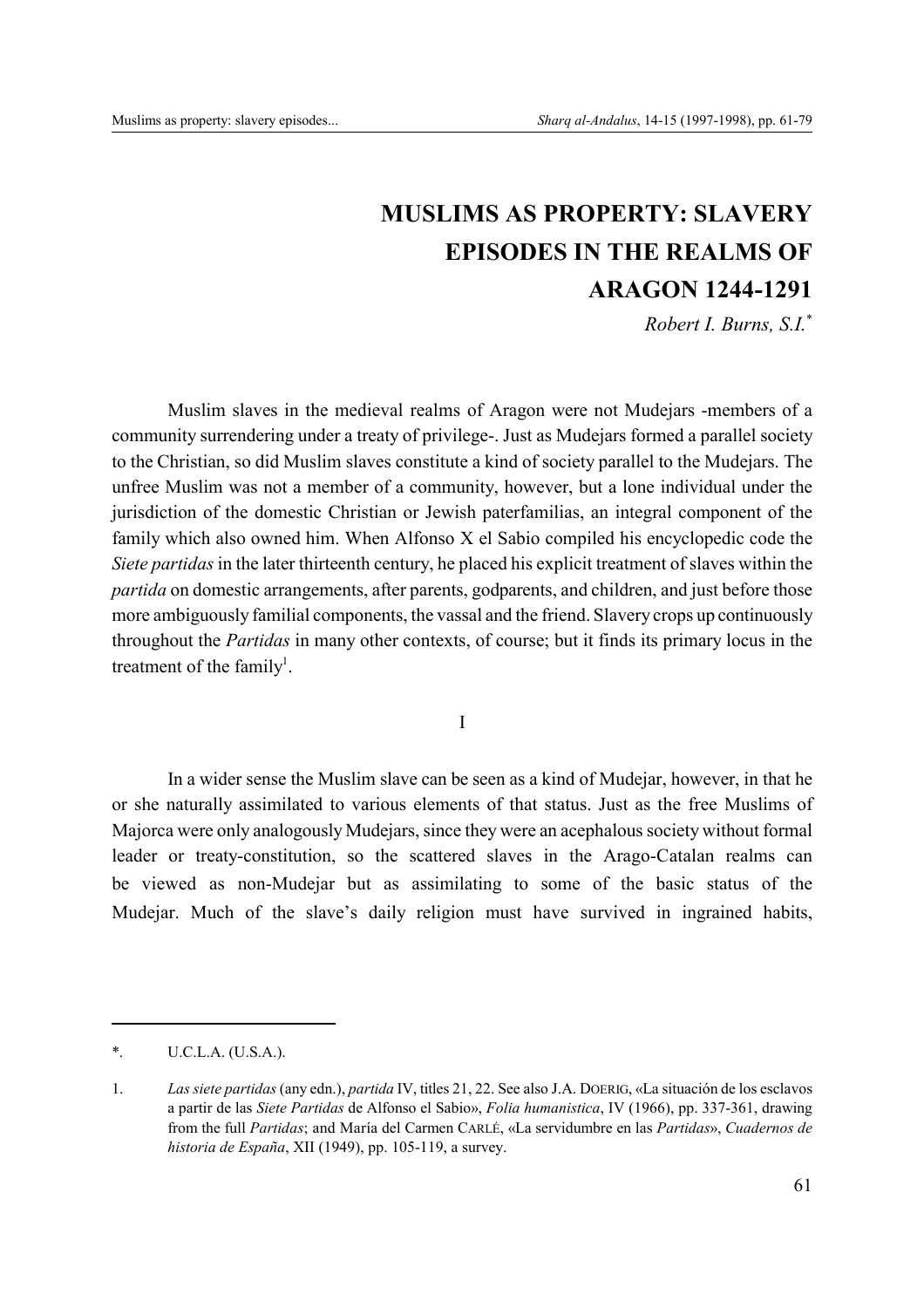though its public expression must surely have been curtailed. Islam does not easily accommodate the separation of private and public religious expression; but survival enforced by circumstance may yet have encouraged a religious minimalism, a clinging to what remained. Enveloped by large Mudejar communities such as those of the Valencian kingdom, the thirteenth-century slave had access to nearby moral support, psychological resources, and some services. For long after the conquest there, for example, the muezzins indefatigably raised their call from the minarets for free and slave alike, despite the opposition of clerics and townsmen<sup>2</sup>. The Arabic language was prevalent throughout Mudejar communities in the thirteenth century kingdom of Valencia, with its implied cultural baggage. Slaves too, despite domestic approximations to Romance, must have experienced this as a boundary-maintaining mechanism<sup>3</sup>. The norm of slavery here as domestic and densely urban, growing numerically more female than male, must have encouraged casual contacts, recreative interchange, networking, and solidarity between the slaves in many households. The particularities of Muslim costume, both traditional and eventually imposed, persisted, to judge from iconographic evidence, as did behavioral patterns. At some point, such as severe crimes that lay outside the restricted jurisdiction of a householder over his family, the slave had to enter the legal system of  $q\bar{a}d\bar{f}$  and crown. Though a slave had no standing in court, he was a legally responsible human person when committing a felony; conversely, killing him was homicide. Finally, the crown seemed to claim a supervising function over the realm's Muslims, a right of intervention or control, that may have included slaves.

The shared commonalities of Mudejar and unfree Muslim need to be leased out of the charter documentation which is just beginning to accumulate. What liabilities did they share, what festival life, marriage rituals, and for the educated slave what intellectual resources? Did slaves, like other Muslims, use the access days in the ubiquitous baths? Did they generally join the Mudejar revolts in this century? Did the conversionist pressures particularly affect them? Could they be found in the mosques, particularly at

<sup>2.</sup> On the almost farcical patterns of continuity of the muezzin's call down through the fifteenth century, despite its constant condemnations, see Maria Teresa FERRER i MALLOL, *Els sarraïns de la corona catalano-aragonesa en el segle XIV: segregació i discriminació* (Barcelona: 1987), pp. 87-95, and a summary of the episodes in my review of the book in *Speculum*, LXVI (1991), pp. 152-155.

<sup>3.</sup> On the dominance of Arabic and scarcity of Romance at mid-thirteenth century, see Robert I. BURNS S.J., «The Language Barrier: Bilingualism and Interchange», in his *Muslims, Christians, and Jews in the Crusader Kingdom of Valencia: Societies in Symbiosis* (Cambridge, Eng.: 1984), pp. 172-192. See also now Carme BARCELÓ, «La llengua dels sarraïns valencians», *Llengües en contacte en el País Valencia* (segles XIII-XV), ed. Jordi Colomina i Castanyer (Alicante: 1995), pp. 13-27.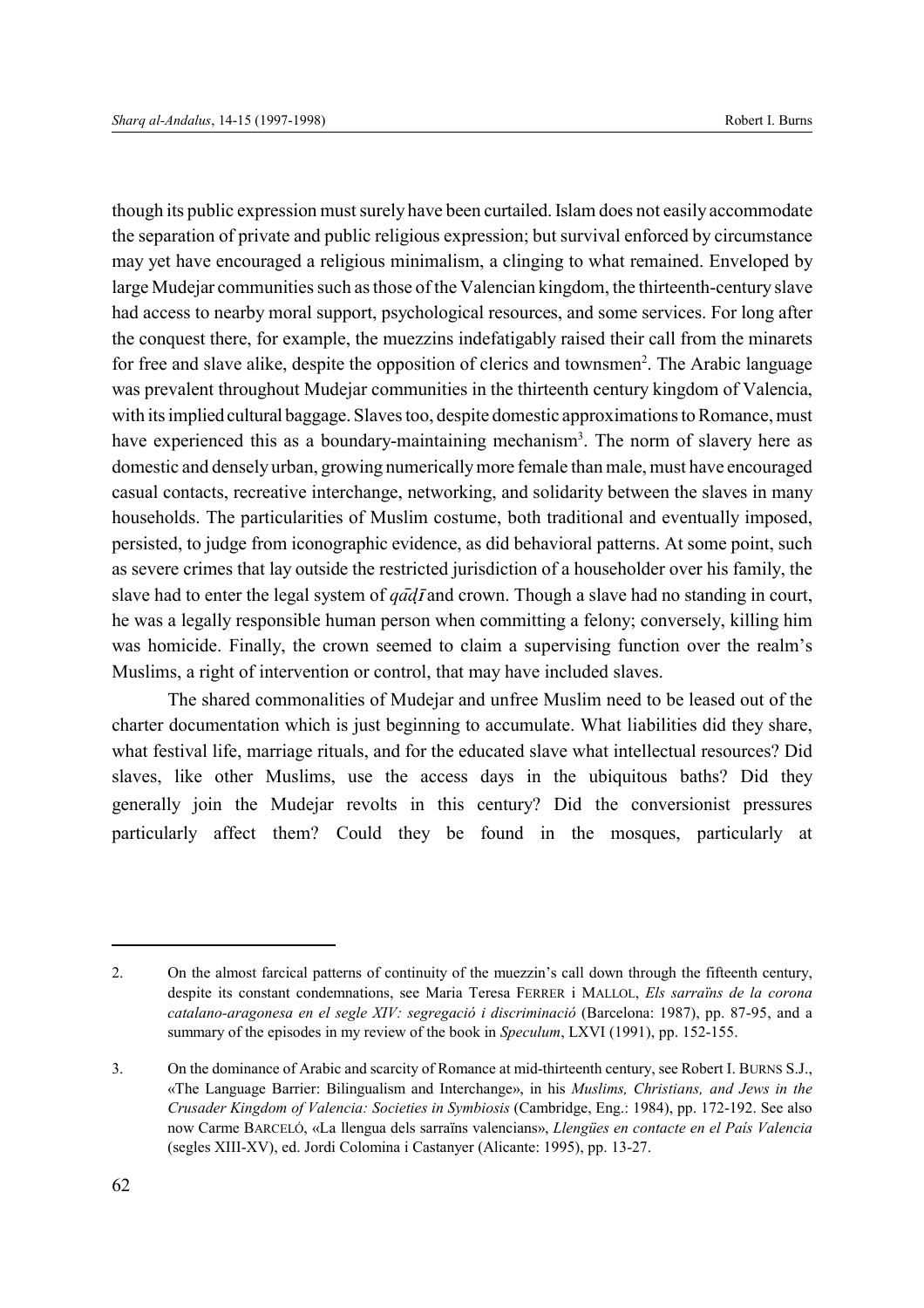the Friday worship? One assumes they found a pause for their brief but obligatory personal prayers; but what about the more intrusive fast and feast of ramadan? Since Muslims here had Muslim slaves, as we now know, did the Christian-held slaves fraternize with these brothers? Did they indulge in the taverns and other deprecated vices? Did they and in the Muslim cemeteries? Did their sheer number ("extremely numerous" by John Boswell's count, with as many as sixty maje slaves in the households of soma individuals)<sup>4</sup> affect the quality of their lives?

At the moment we have more questions than answers. Further questions might emerge from the abundantly documentad life of Black slavery in the pre-Civil War United States, where the *Partidas* and Spanish law supplied a slave coda otherwise absent from the prevailing English Common law. The task of studying more extensively Iberian slavery, and especially the Arago-Catalan variety with its rich archives, is especially pressing in that slavery enforced on Christian and Jew a more intimate experience of the Other than did Mudejarism. The nervous admonitions of the clergy signal that the domestic worlds of nannies, midwives, maids, domestic assistants, companions, and cooks, torced the two religious groups into inescapable interchange<sup>5</sup>.

A remarkable exploration of the "changing faca of slavery" in the Arago-Catalan realms, by Stephen P Bensch, has offered a revisionist context for thirteenth-century relations between slaves and masters. Working from a data base of 263 last testaments by Barcelona men and women between 1100 and 1290 and from a generous selection of charters, he finds a series of "economic, cultural, and psychological transformations" of "collective attitudes". Where slaves had been "poorly integrated into their master's household", he argues, "a new tope of familiarity between master and slave infuses thirteenth-century wills". Owners now commonly refer to slaves by a name, leave them token legacies, keep them within the family, and even provide for their

<sup>4.</sup> John BOSWELL, *The Royal Treasure: Muslim Communities under the Crown of Aragon in the Fourteenth Century* (New Haven: 1977), p. 50.

<sup>5.</sup> The routine involvement of Arago-Catalonia's church in buying, owning, and selling slaves is traced from archival records by Larry J. SIMON, «The Church and Slavery in Ramon Llull's Majorca», in *Iberia and the Mediterranean World of the Middle Ages*, ed. Larry Simon, Donald Kagay, Paul Padilla, and Paul Chevedden, 2 vols. (Leiden: 1995-1996), 1, pp. 345-363. Professor Simon has near publication an extensive book on Majorca's thirteenth-century Moors and Jews. On the acephalous or «decapitated» Muslim groups there, sea R.I. BURNS S.J., «Muslims in the Thirteenth-Century Realms of Aragon: Interaction and Reaction», in *Muslims under Latin Rule, 1100-1300*, James M. Powell ed. (Princeton: 1990), especially p. 67. Of recent articles sea especially Mark D. MEYERSON, «Slavery and the Social Order: Mudejars and Christians in the Kingdom of Valencia», *Medieval Encounters: Jewish, Christian and Muslim Culture in Confluence and Dialogue* (Brill), 1 (1995), pp. 144-173, and his «Slavery and Solidarity: Mudejars and Foreign Muslim Captives in the Kingdom of Valencia», II (1996), pp. 286-343.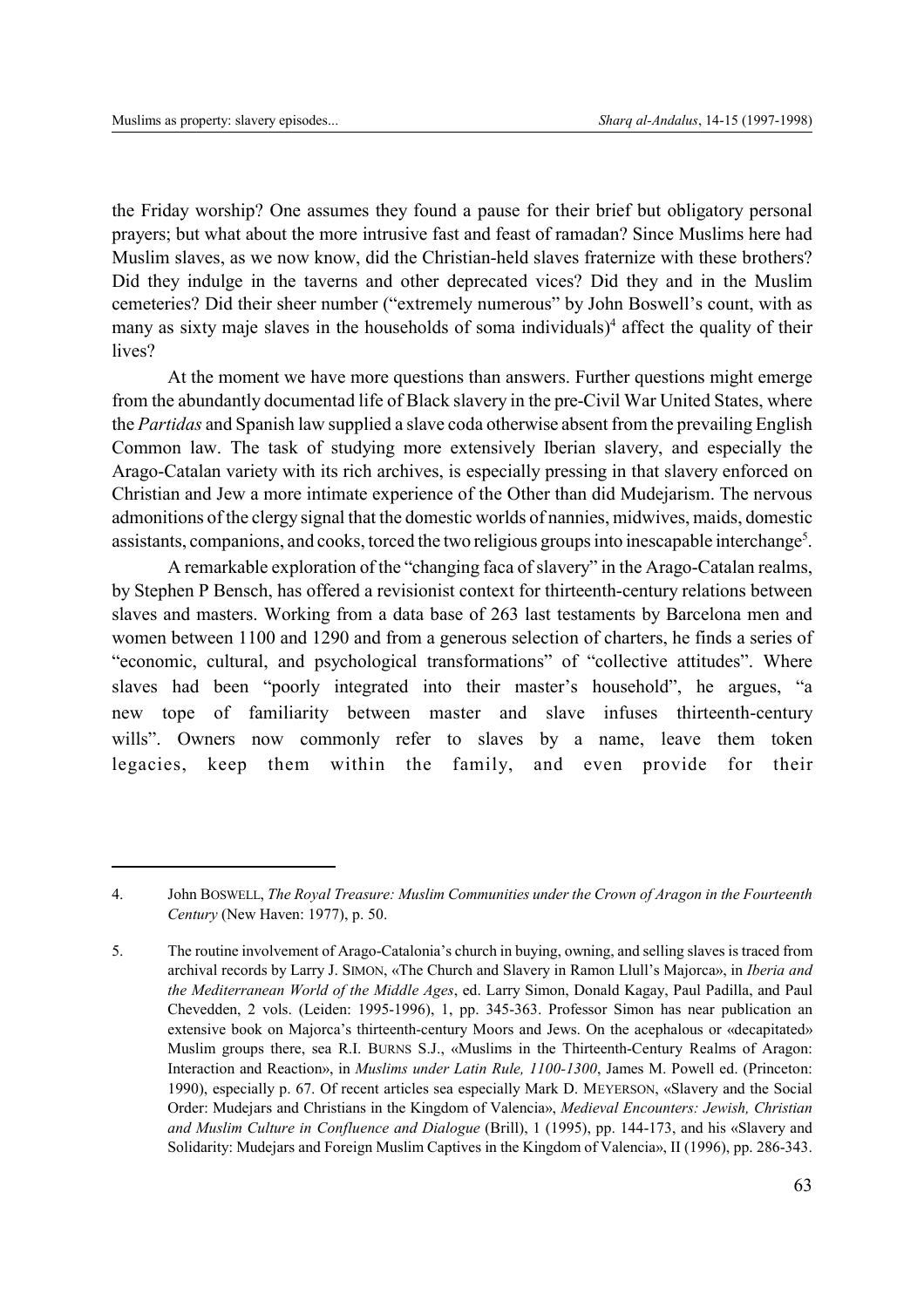future, as "an integral part of the household". Though conquest continued to flood the slave markets, most people now acquired slaves as a consumer product at the market, a less bellicose experience. And the missionary context, brought into urban life by the Mendicant orders, both amplified considerably the number of converted slaves in the course of the thirteenth century but also put the Muslim slaves in a new perspective as potential converts. "The convert fit more comfortably in the host society", even though usually not freed, and this "softened relationships between masters and slaves".

And finally, the domestication of the slave experience "has generally been associated with its feminization" in the later thirteenth century, as a preponderance of female slaves characterized the market "in response to an emerging style of patrician life". These perceptions must be balanced, of course, with the essential degradation of humans as property and with the continual problem of fugitive slaves desperate to merge among the Mudejars or to reach Granada and North Africa. The slaves had become "partially integrated, disquieting elements of domestic life", a "widespread and persistent feature of urban life", affordable by artisans, with "distinctively medieval contours"<sup>6</sup>.

As charter documentation turns up, with its flashes of general insight from the representative particular, a body of details continues to flesh out our portrait of slave life. Such charters are often encountered at random, while researching other topics. Sustained investigations have already yielded small troves of such charters in article format, such as the classic by Johannes Vincke; more general collections of Mudejar documents, such as those by Maria Teresa Ferrer i Mallol, usually incorporate materials on slaves<sup>7</sup>. Bensch transcribes six in the article just analyzed and graphs the

<sup>6.</sup> Stephen P. BENSCH, «From Prizes of War to Domestic Merchandise: The Changing Face of Slavery in Catalonia and Aragon, 1000-1300», *Viator*, XXV (1994), pp. 63-94, quotations here from pages 82-84, 86-87.

<sup>7.</sup> Johannes VINCKE has transcribed no less than 116 Arago-Catalan *slavery documents in his Königtum und Sklaverei im aragonischen Staatenbund während des 14. Jahrhunderts*, in *Gesammelte Aufsätze zur Kulturgeschichte Spaniens*, XXV (1970), pp. 19-112, ranging from 1257 to 1416. The standard work on Iberian medieval slavery is the first volume of Charles VERLINDEN'S unfinished *L'Esclavage dans l'Europe médiévale*, 2 vols. (Bruges: 1955; vol. 2, Ghent: 1977). A general survey with special attention to medieval Iberia is William D. PHILLIPS Jr., *Slavery from Roman Times to the Early Transatlantic Trade* (Minneapolis: 1985), pp. 107-113. On Arago-Catalonia see also J.M. RAMOS y LOSCERTALES, *El cautiverio en la Corona de Aragón durante los siglos XII, XIV, y XV* (Zaragoza: 1915), a brief treatment of 188 pages; and Joaquim MIRET i SANS, «La esclavitud en Cataluña en los ultimos tiempos de la Edad Media», Revue hispanique, XLI (1917), pp. 1-109. Among the documentary collections on Mudejars by Maria Teresa FERRER i MALLOL, see for example *Els sarraïns de la corona catalano-aragonesa* above in note 2; doc. 136 (1396), for example, is a judicial sentence reviewing the privateering capture of 52 Muslims going from Majorca to North Africa, and finding in favor of freeing them all and paying their expenses and restitution.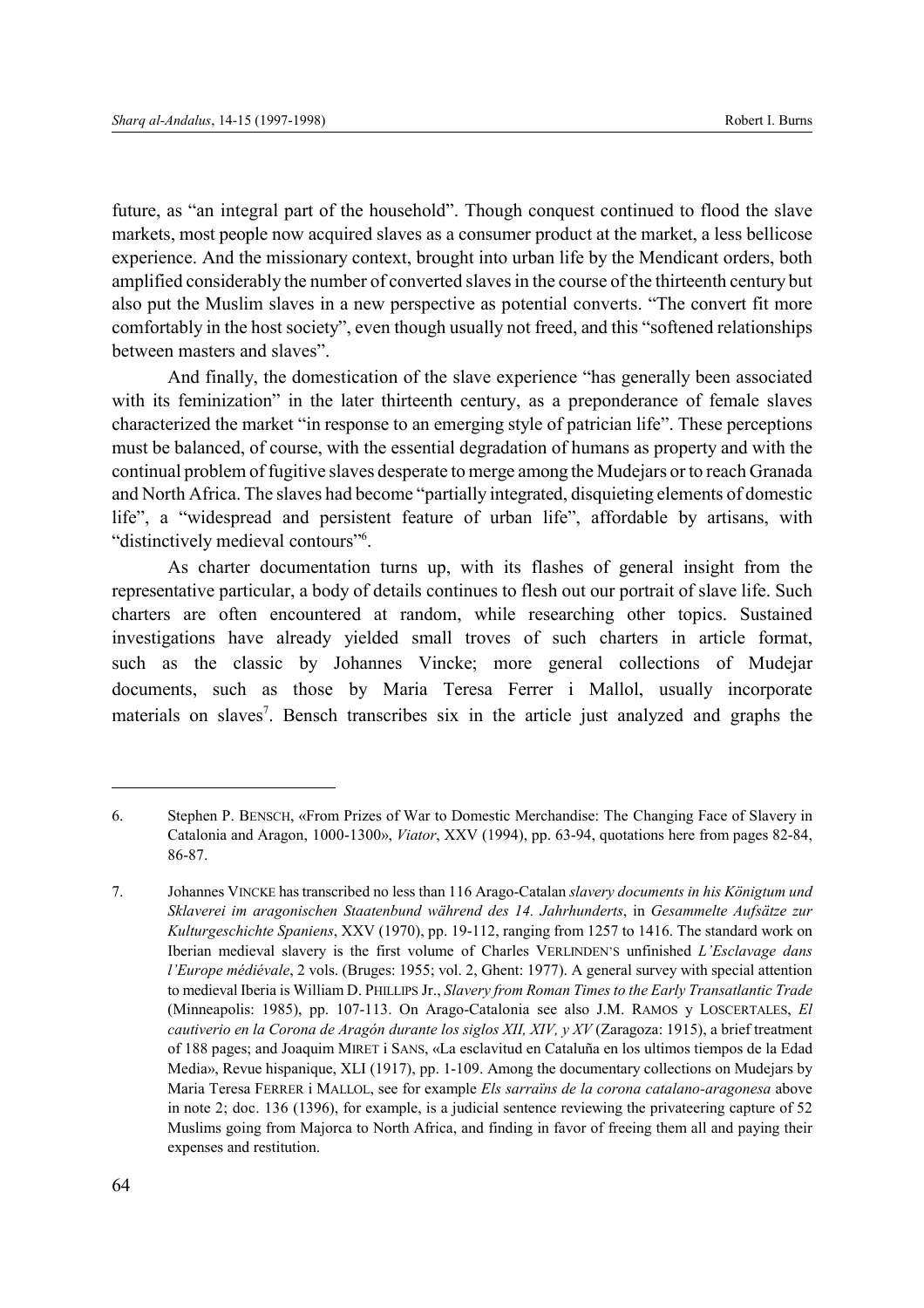contexts of thirty-these more. At some point these scattered materials ought to be gathered into a *documentarium* of their own, preferably in the index form of content-abstracts, rather than republishing already published documents mindlessly without their explicatory contexts. The model of an archival catalog, each item in chronological order, would afford an overview of the current evidence.

The present collection of a dozen charters may contribute toward such a future project. All come from the Archivo de la Corona de Aragón at Barcelona, ranging chronologically from 1244 to 1291 and passing through the reigns of Jaime (Catalan Jaume) I the Conqueror (d. 1276), his son Pedro III (Catalan Pere II) the Great (d. 1285), and his grandson Alfonso III (Catalan Alfons II) the Liberal (d. 1291). All but one charter derive from the crown registers; but all concern private persons whose actions intersect with crown oversight. Documents entered into the registers are by nature mostly unrelated and random; the present selection is even more randomized, encountered while searching for other topics. So far as I know, none has been published, though one can never be sure whether one or other may have appeared obscurely in other contexts.

Each document seems representative of contemporary general situations. They display the slave as property: purchased by a legally careful property contract, disposed of by public sale, used as a pledge or pawn in debtor's business, stolen like any other property both singly and in bulk, listed among the items of a ship's cargo manifest, seen as the object of fraud and sharp practice, as deriving from "a just war", or as confiscated by local authority but recovered along with the "interest" [interesse] accumulated while on deposit and unsold, and generally as available like an inanimate object of credit and trade. Like small dramas, the charters illustrate anecdotally what we know from other sources about the slave's nature as property. Testators often willed Muslim slaves along with their other properties, and often enough grouped them with their livestock<sup>8</sup>. Customs officers listed and collected duty on them as with any other merchandise. They were suitable gifts to offer to high ecclesiastics or to one's mother.<sup>9</sup> Like many properties they were divisible, so that a legatee might receive a fraction of a slave. Paradoxically of course these humans were very animate, living in the bosom of the family, more involved with Christians than most Mudejars

<sup>8.</sup> BENSCH, *op. cit*., note 9.

<sup>9.</sup> See for example Robert I. BURNS S.J., «Regalo para una madre: una muchacha esclava musulmana del nieto de Abū Zayd, el señor de Borriol (1301)», *Sharq al-Andalus. Estudios Árabes*, VI (1989), pp. 115-117. See also the gifts of Muslim slaves to the king of France, the German emperor, the pope, cardinals, "and to counts and barons and friends of his own" by Jaime the Conqueror, in Robert I. BURNS S.J., «slaves», in his *Islam under the Crusaders: Colonial Survival in the Thirteenth-Century Kingdom of Valencia* (Princeton: 1973), pp. 109-113.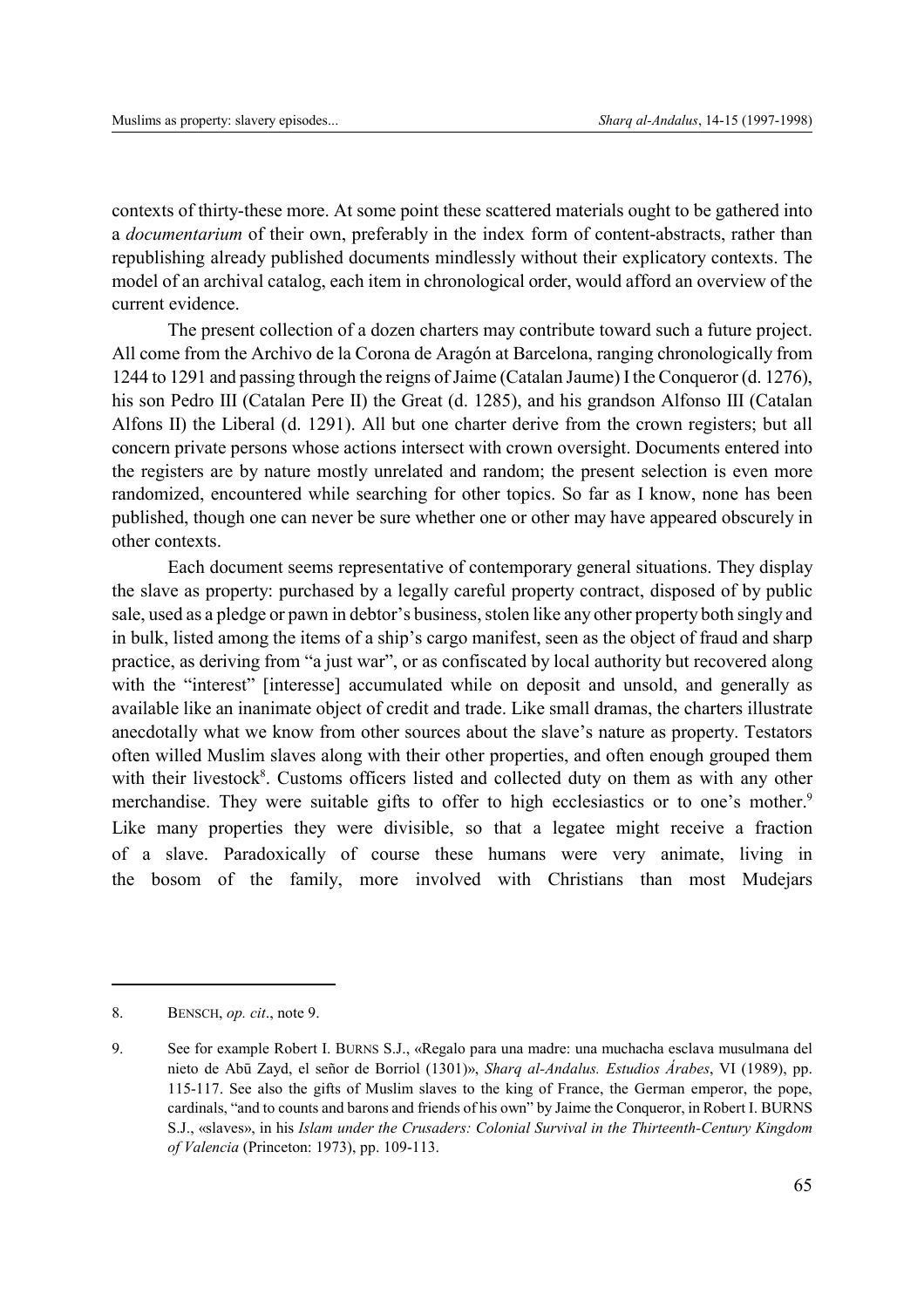could ever be. Unlike other property, of course, they were the object of intensive ransoming programs, thus reinforcing the sense of paradox $10$ .

The first document, unlike the others here, does not come from the royal registers but antedates them by a dozen years. It is a private charter that made its way by some accident into the parchment collection of Jaime the Conqueror, a not uncommon anomaly in that collection. A double contract of sale and purchase of a slave, it represents a vanished body of thousands of such double contracts, today surviving largely from exemplars registered or recalled in royal or ecclesiastical archives. It is intriguing at several levels. At its most basic, it reminds us that acquiring a slave was a costly serious outlay, like buying an automobile today, so that both buyer and seller required detailed and legally binding documentation, formally witnessed, and drafted by a professional para-legal. At another level, it reassured that purchaser by excluding all the possible legal traps: that the slave was not stolen or "carried off" or in some way under one of the privileges of royal Peace or Truce, or as deriving from "any other suspicious circumstances." The slave trade, like any highly profitable commercial enterprise, was bedeviled by such frauds. The form of the document and the boilerplate phrases were dictated in a general way by notarial formulary exemplars. Like any such contract of conveyance, it represented the notary's proud professionalism.

At the level of context, this Muslim slave had originally come "from Jérica" in northern Valencia, suggesting that the war-torn kingdom of Valencia was background for the sale, though no specific place is affixed to the charter. Two weeks before the document's date of 23 June 1244, King Jaime had finalized his conquest of mighty Islamic Játiva in southern Valencia by the treaty of June 5. At this moment of sale the king had gone off further south to the siege of Biar. Was the slave part of the flotsam of war, one of the thousands captured in the Valencian kingdom at this time and sold for profit? Or was his immediate provenance the relatively quiet backwater of Jérica, as just another cog in the great slave market that Valencia had become in 1244? The charter does tell us that he was white, not "olive", or "black" as the other standard descriptions put it, and that his narre was simply Qasim (*Caçim*). His price was seventy sueldos "in the money of Jaca," reasonable if somewhat high. The designation is in Aragonese coins or at least reckoning, therefore, rather than in Catalan sous; the Valencian sou

<sup>10.</sup> An excellent introduction to such ransoming, runaways, recovery in treaties, alms toward ransoming, crown intervention, and ransom officials like the *eixees*, with some attention also to Christian slaves abroad, see Maria Teresa FERRER i MALLOL, «La redempció de captius a la corona catalano-aragonesa (segle XIV)» *Anuario de estudios medievales*, XV (1985), pp. 237-297. And see the formal release or manumission in Robert I. BURNS S.J., «La manumisión de un musulmán: un documento doble de Valencia en 1300», *Sharq al-Andalus. Estudios Árabes*, V (1988), pp. 141-145.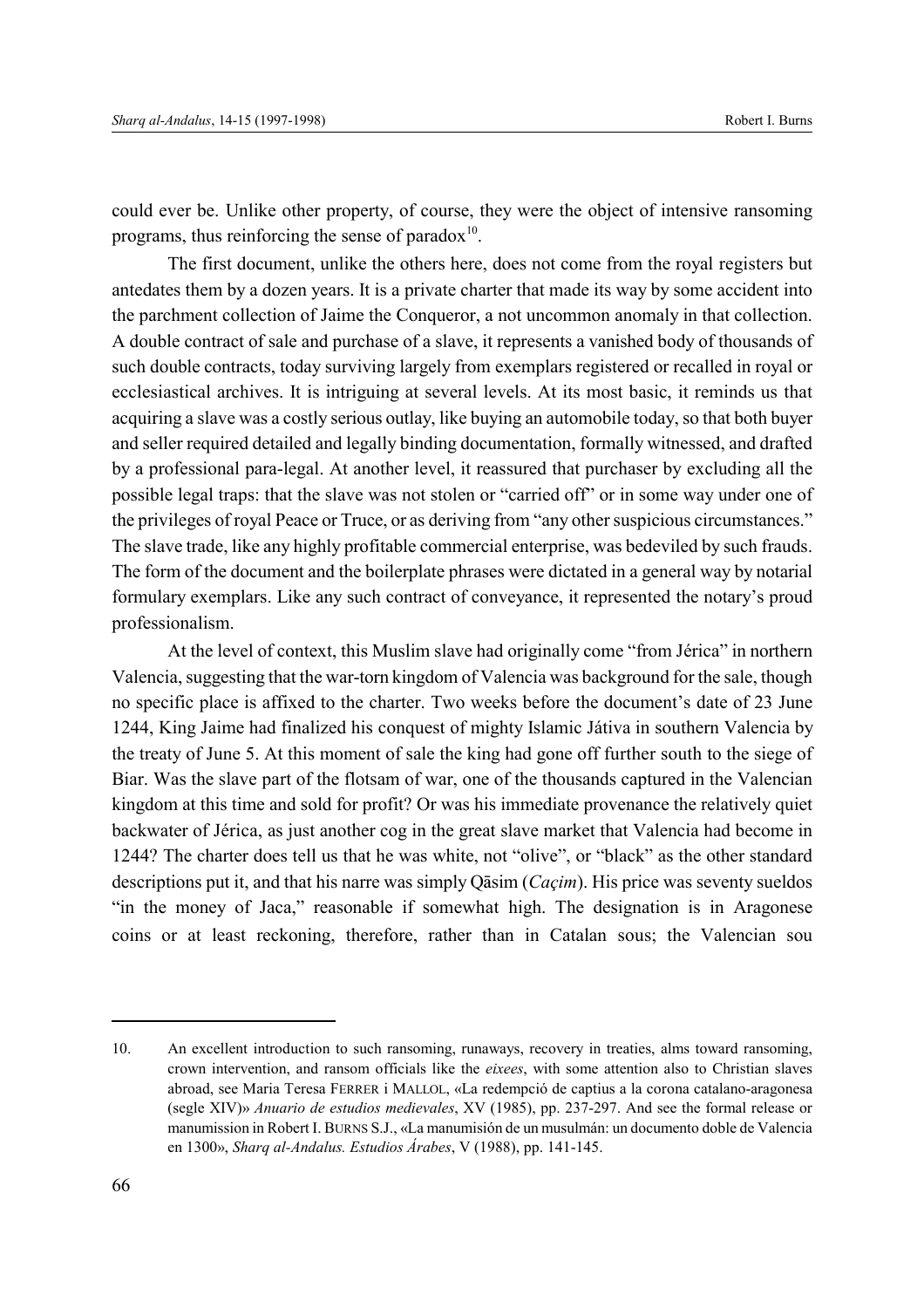would not exist until 1247. The seller also indicates that he is content with the money he has actually received, without further claims of fraud or miscalculation. The Jaca money here reinforces the possibility that the sale was made in the Jérica region, which was more Aragonese and later Castilianate in its cultural profile. Both Catalan and Aragonese moneys of course circulated in the Valencian kingdom at this early time<sup>11</sup>.

The close reader can glean other bits of information. The purchaser was Arnaldo (Catalan Arnau) Reig, the vendor Ramón or Raimundo (Ramón, Raimond) de Villalba, a toponym more commonly Aragonese than Catalan. The guarantor was Vives de Cutinells, pledging "all my goods movable and immovable, present and future". The required witnesses were Ramón de Cuvidano and Arnaldo Ferrer. The notary drafting with his elaborate signum is Pedro/Pere "de Sancto Silione"  $(?)^{12}$  Besides transferring ownership from the vendor Ramón de Villalba as well as physical possession of the slave, the charter pledges as security "all my goods chattel and real, present and future, wherever they are or will be". For even greater security Ramón then introduces a separate guarantor (*fidanciam salvetatis*), Vives de Cutinells. Vives interrupts the text to attest personally that he guarantees the sale and possession "with all my goods". An attraction of this contract, aside from its rarity as an early exemplar, is its rough reality: this is the very artifact confected on that day, relic of the transaction itself, signing away this human life.

# III

The next two documents, from the registers of Pedro III (Pere II of Catalonia), directed to Camino de Peramola, the royal vicar for Tarragona and its "Camp" or associated hinterland, illustrates the trouble incurred when a claimant could not prove the validity of his ownership. Unnamed owners, in the plural, have held two Muslims; the knight and royal esquire Rogerio de Lauria (Catalan Rotger, Roger de Llùria) has persuaded the Tarragona vicar to seize the two as not being properly "from a good war". In

<sup>11.</sup> Bensch notes that Catalan contracta for slave sales offer «limited information» about the slaves, as against Genoese slave contracta, and sees this as «a sign of the relative consistency of the source of recruitment» (BENSCH, *op. cit*., p. 77). Bensch lists over thirty prices for individual slaves at Barcelona between 1220 and 1296, and comments on the price rise from less than a hundred sous early in the century to over two hundred at the end (pp. 78, 92-93). By King Jaime's published rate of exchange in 1247, fifteen sueldos of Jaca equalled eighteen sous of Barcelona (and twelve of the new Valencian sous). Seventy sueldos of Jaca made 840 pennies of Jaca and 58 Valencian sous. See Robert I. BURNS S.J., «Moneys», in his Medieval Colonialism: *Postcrusade Exploitation of Islamic Valencia* (Princeton: 1975), pp. 28-34, with representative salaries and consumer costs.

<sup>12.</sup> I may have misread the surname. Could this be Latin for Catalan Santacília?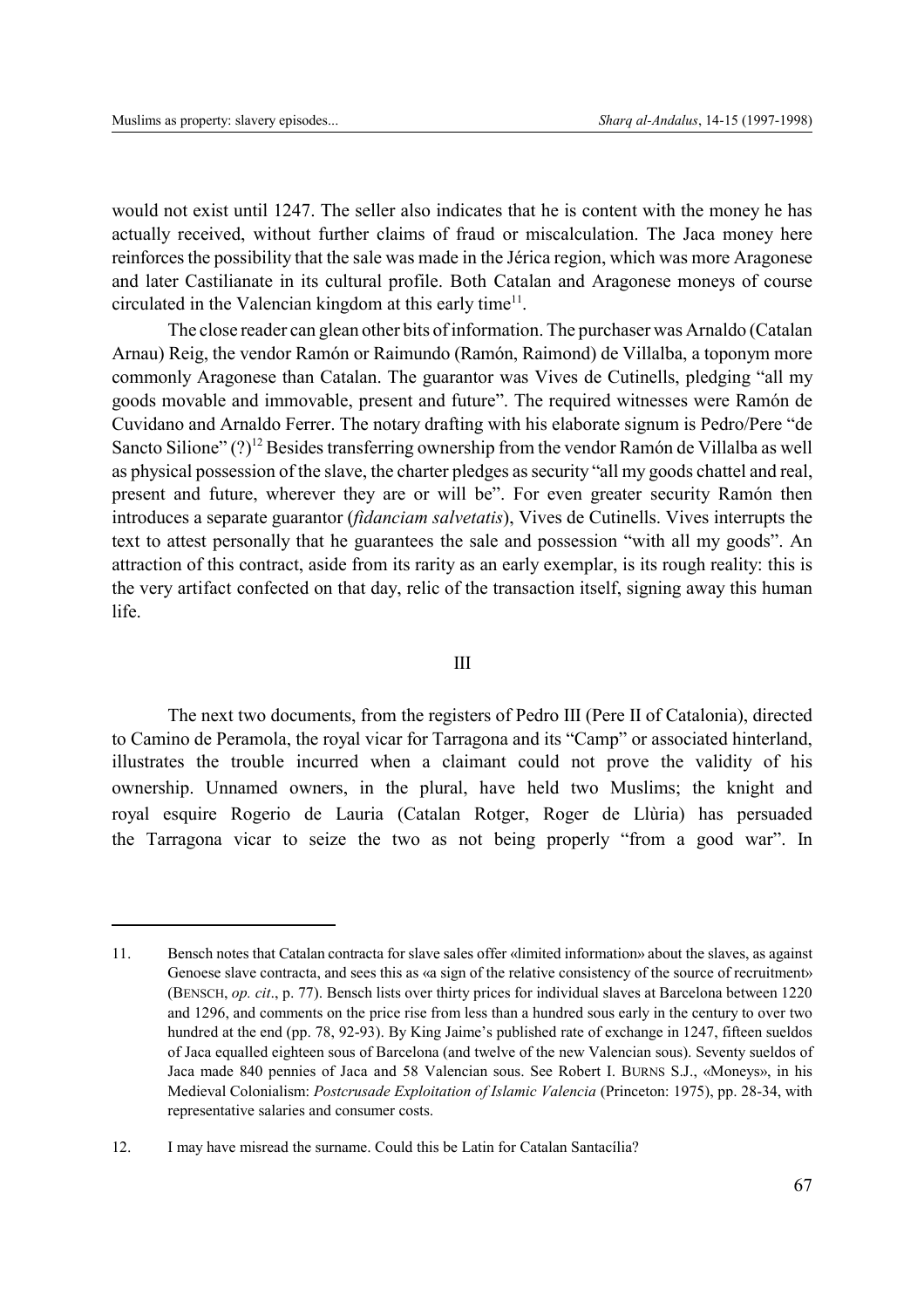the first document the king orders the vicar to turn over the two Muslims to Rogerio, "unless those who were holding the said Saracens shall show before you, according to the order made by Us on this matter, receipts by Our officials that the said Muslims were from a legitimate war [*bona guerra*] and were former soldiers [*guerrantati*]". The second document some two weeks later orders the vicar to send to the king through Bernardo (Catalan Bernat) de Rebost "those Sarracens of Benaguazil (Catalan Benaguazir) which the said Bernardo shows you". These may be the same two Muslims as before, or else an additional number. The reason for the seizure is "that the lord king understands they are not from a legitimate war". If any of the previous claimants "shall wish to come before the presence of the lord king it pleases him, and he will preserve for them their legal rights". The drafter of the charter is the king's notary Pere Marqués. Authorities did take care to respond to accusations of false enslavement, and such cases even for just a few Muslim slaves could go all the way to the king's court. Whatever rights slaves had, local authorities could protest their improper enslavement.

The phrase bona guerra particularly catches the eye. Its usage is usually cited from later centuries as equivalent to "just and legitimate war" (*bellum aequum et legitimum*) and to "open war" (*guerra oberta*) entered by previous declaration without deceit. Not all Muslim slaves were taken immediately from warfare, though Spain in this century may have counted many of its slaves as such cautivos (Catalan *catiu*). Penal enslavement for illegalities multiplied slaves, while any Muslim without community or provable lord was liable to seizure. Even as booty of war, however, Christians could not take Muslims indiscriminately; not only were certain Islamic territories virtual clients, allies, or constituencies of a Spanish Christian power from time to time, but kings like Jaime the Conqueror made and enforced military truces for long periods<sup>13</sup>. King Jaime was particularly concerned to curtan freelance privateering, decreeing in 1250 that the crown would license and control that ubiquitous sea warfare. At one time or another indeed he exempted from attack ships of Morocco, Tunis, Egypt, Bougie, and Tlemcen<sup>14</sup>. Since a slave could command a high price, bolder spirits were also tempted to steal such

<sup>13.</sup> The very different meaning of such truces, treaties, and clientage to Christians as against Muslims is studied at length in Robert I. BURNS S.J., Paul E. CHEVEDDEN, and Míkel de EPALZA, *Negotiating Cultures: Bilingual Surrender Treaties in Muslim-Crusader Spain under Jaume the Conqueror* (Leiden: 1988).

<sup>14.</sup> Robert I. BURNS S.J, «Piracy as an Islamic-Christian Interface in the Thirteenth Century», *Viator*, XI (1980), pp. 165-178. On whole groups or classes of Muslims exempted from capture by the king's Peace and Truce or by bis safe-conduct (*guiatge*), see idem, «The *Guidaticum* Safe-Conduct in Medieval Arago-Catalonia: A Mini-Institution for Muslims, Christians and Jews», *Medieval Encounters: Jewish, Christian and Muslim Culture in Confluence and Dialogue*, 1 (1995), pp. 51-113, especially pp. 66-77.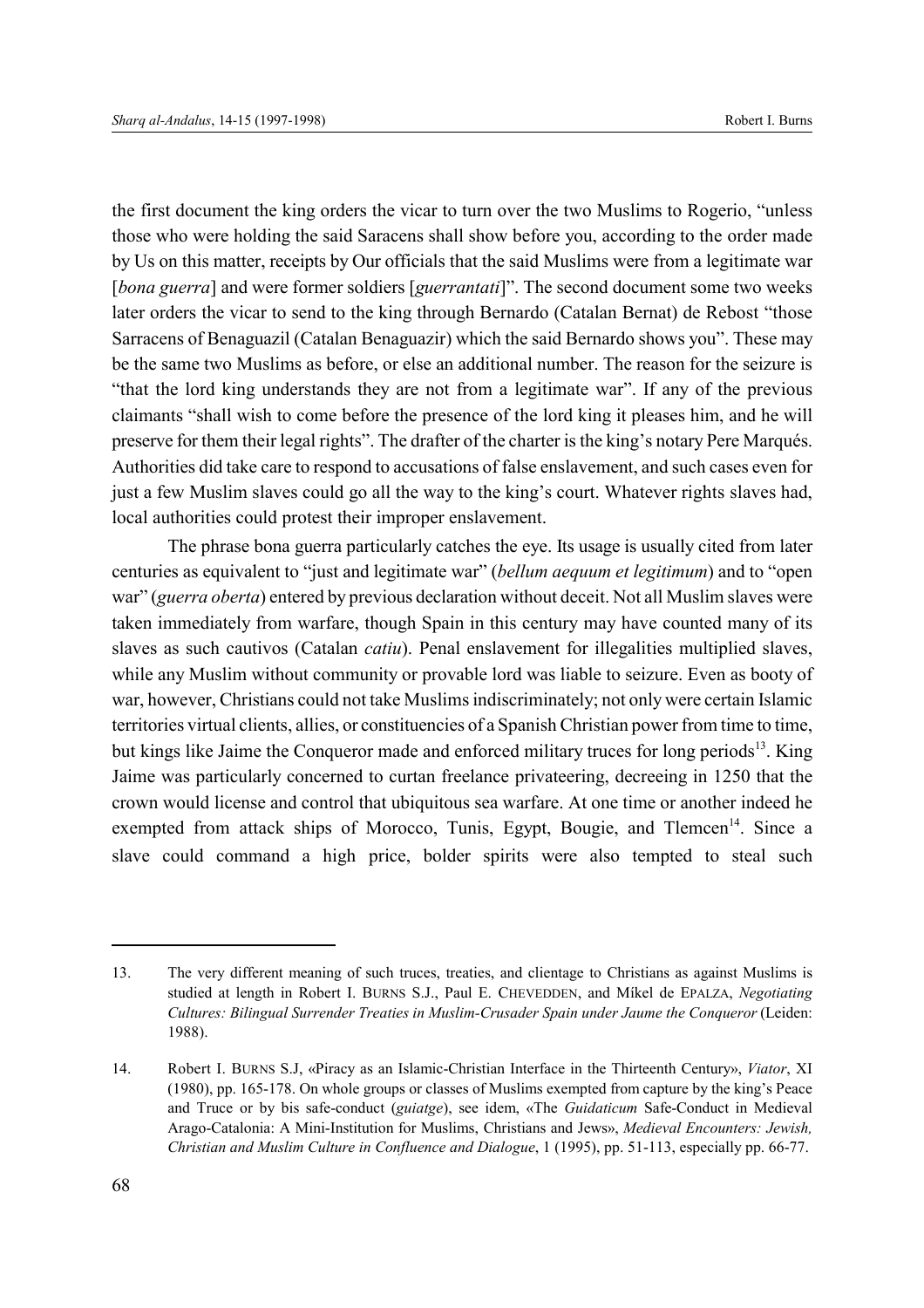peaceful Mudejars as they could lay their hands on. The two documents discussed here seem to belong to that criminal underworld.

Our fifth document falls into the same category but more ambiguously. King Pedro is not so much rebuking as inquiring. He addresses Guillem Moliner of the Lérida court "or his lieutenant" in 1278, ordering "that he receive the witnesses whom Ramón de Lavansa will wish to produce for proving" that three Muslims "are from a legitimate war". Ramón had purchased the Muslims from Pericó (Catalan Peric) de Moncada. The king wants his official at Lérida to investigate whether the three Muslims carne "from the raid that Garcias Ortiz and the same Pericó made around Liria" in Valencia. A major war had just ended against Valencia's rebel Mudejars. Their center at Montesa castle had capitulated on 29 September 1277, and the rebel leaders had been allowed to leave the country in June 1278. The raid (*cavalcata*) would seem to have been part of the closing months of the war, when both belligerent Muslims and Muslims surrendered under amnesty (as so many were) confusedly populated the Valencian landscape. King Pedro seems to incline to the view that the two raiders could "prove that [the Muslims] are from a legitimate war and from that very raid". If that were so, Moliner was to "restore them" to their captors. The purchaser himself was from the northerly reaches of Lérida, as his toponym-surname indicates.

The sale must have taken place at Lérida, to have fallen under those authorities. The two raiders seem to be Garcés Ortiz de Azagra and Pericó de Moncada "our seneschal". Moncada was a nephew of Ramón de Moncada and belonged to the highest baronage of the realms. He can be seen signing royal charters or engaged in crown business over thirty times in the reign of Jaime I, and his name is linked at times with Garcés Ortiz as when the two sign a reform of Valencia's new legal system. In a criminal act similar to the raid under discussion, but at Alguaire near Lérida in 1274, Pericó broke the king's truce in a feudal war or raid, resulting in six men wounded, four captured, and incidental loot<sup>15</sup>. That the king dictated an investigation of the later Liria incident of those powerful magnates underscores the crown's concern that "Saracens" be taken only in military actions that were "legitimate". The price of four Muslim captives was an issue, but the crown's control and its relation to Mudejars was even more important.

# IV

Document four takes up a clear criminal action, again in 1278. King Pedro issued an order to Galcerán or Gaucerán d'Urg, lieutenant of his

<sup>15.</sup> The careers and linkages of both men can be followed in the documents of Joaquim MIRET i SANS, *Itinerari de Jaume I «el Conqueridor»* (Barcelona: 1918), for example pp. 447, 503 (Alguaire).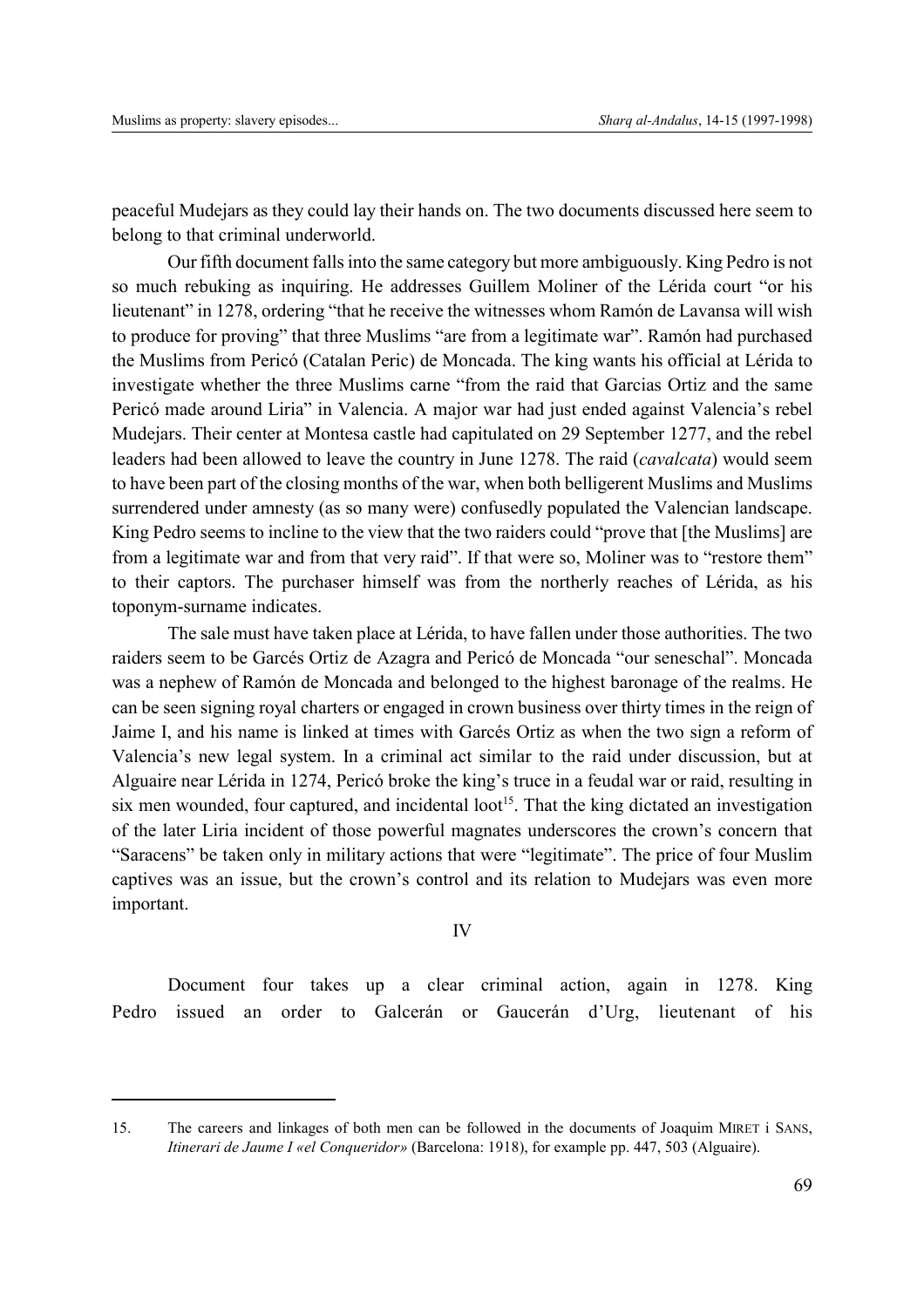brother the Infante Jaime: "We understand, through Our dear esquire Poncio (Catalan Ponç) de Mataró, that two Saracens who were stealthily stolen away from their place at Sallent [near Játiva in Valencia] were sold and are [now] in the Balearics". Consequently the king "orders that you seize and cause to be seized the aforesaid Saracens, whom the bearer of the present [message] will point out to you; and you are to transport the same captives to Us through the same bearer of [three] presents". The Balearics, particularly Majorca itself, were a hotbed of slavery and the slave trade, but this surreptitious theft did not go unpunished by the crown. The order does not identify whoever stole the two Muslims. The most visible protagonist, Poncio de Mataró, was active in crown business under at least three kings, and his role underlines the severity of King Pedro's reaction. The locale of the crime, Sallent, connects the action to Jativa's Mudejar rebellion just ended, since other Sallents (such as those near Barcelona and Huesca) seem improbable.

Another case of stealing and selling Muslims, more obviously decided already against the culprits, appears in document thirteen, under the reign of Alfonso III (Catalan Alfons II) in 1291. The king explains the situation to his justiciar of Denia, Domingo Peregrino (Catalan Domènec Pelegrí): "We understand that Juan (Catalan Joan) de la Cremadella stealthily seized and carried off to Villena 'Ali Almengep a Saracen of Pego, along with a number of others, and sold him in the said place of Villena". Denia, whose authorities must handle the case, was a major port in the heavily Mudejar south of the Valencia kingdom. Pego, site of the crime, lay a short distance inland. Villena was much farther to the inland west, not far from Valencia's border with Castile, sufficiently remote to promise success for the criminal. La Cremadella, the thief's toponym/surname, is probably La Cremaella, "muntanya de la vall de Xirona, en el terme de Verger /Vergel (Marquesat de Dénia". The justiciar was to arrest and imprison the culprit, then await further instructions: "We order you, on receipt of the present [message], that you arrest the aforesaid Juan de la Cremadella and hold him captive and well guarded, until you will receive further orders from Us". The phrasing is urgent and summary, leaving the impression that guilt is obvious and that the crown means to redress the situation of three Mudejars.

A more general and scandalous case occupies the lengthy document eight. A major riot or attack had broken out at Alcira, during which the rioters had carried off fourteen Muslims belonging to an important citizen of that town, Toda Zapata. This seems part of the pattern of anti-Mudejar rioting that vexed the whole kingdom of Valencia from about 1276 to 1280 or beyond. The situation so upset the king and his authorities that a sufficiency of arrest orders, punishments, recriminations, and demands for restitution document the movement. Doña Toda Zapata was no stranger to turmoil and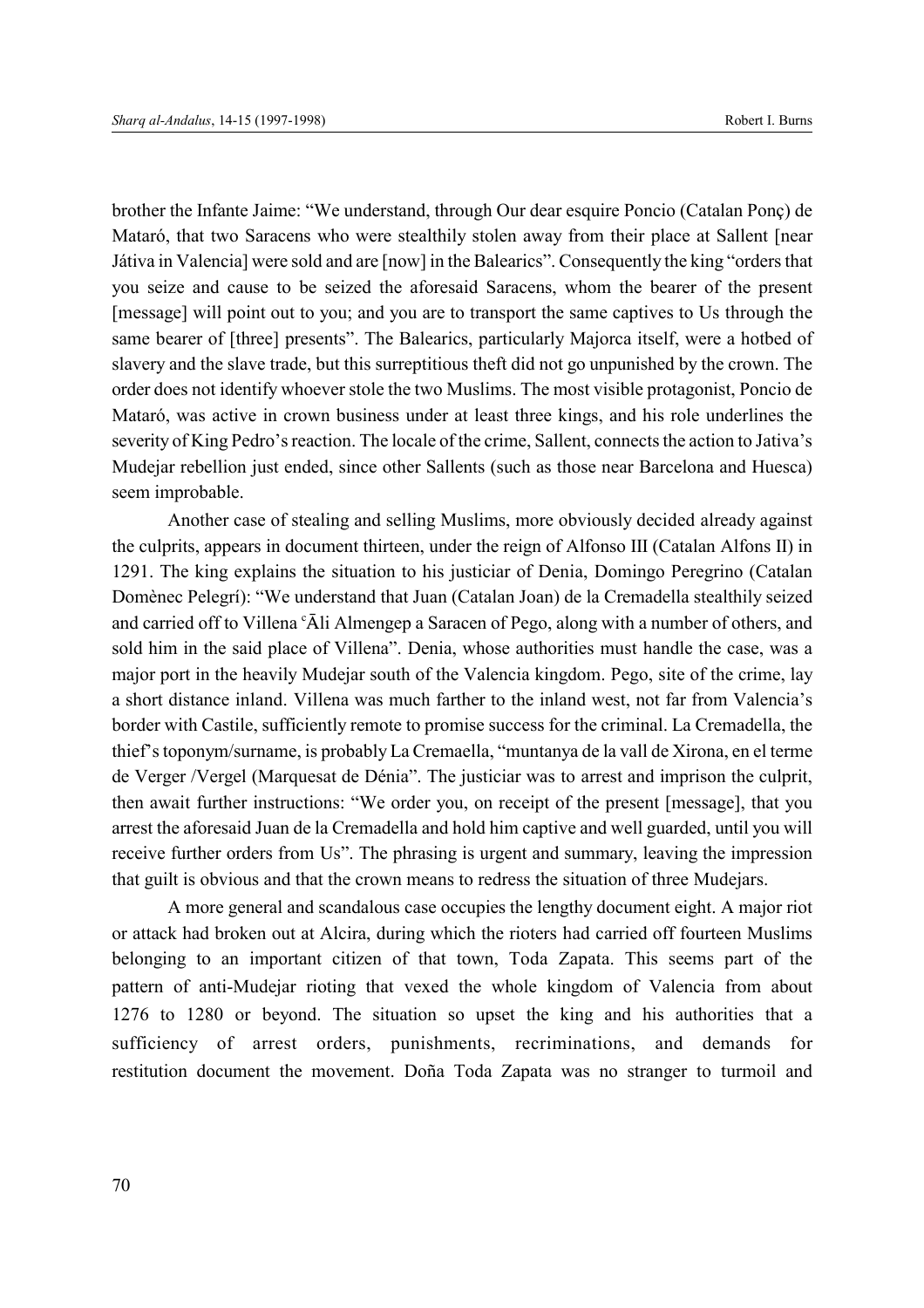to lawsuits arising from that unsettled situation<sup>16</sup>. The crown's response in this case was correspondingly general and severe. In a letter of May 1280 King Pedro addressed "His beloved vicar, bailiff, and other officials of Majorca", tersely summing the crime: "Know that fourteen Saracen persons, whose names are contained below, were rioted against [*barrigiate*] and carried off, [despite their] protected status, from Doña Toda Zapata a resident of Alcira". The king announced that "We wish to proceed against the kidnapers of the said persons by legal process". To that end, "We order you that you collect the confessions of the said captives and investigate by whom they were seized, and send Us those confessions [or personal accounts] closed away under your seal". The authorities are also to "suitably admonish the kidnapers of the said captives that they not sell [alienate] them nor send them to other parts until all has been settled about this matter that ought to be settled".

Under the heading "these are the narres of the captive persons", ten are listed directly, the others doubtless included from among the relatives given. In the scribe's garble from the Arabic, they are Conaulez, "daughter of Marmen the *amn* of Peruxet", probably from Paranxet near Alcira; Axa (for 'A'isha) "wife of the son of Villel"; Zafra "wife of Mazeor, and one son and one daughter of the same"; Ahmet (for Ahmad) "the son of Muhammad the *ra* '*Is* [*array*], bearer of the present" [and] Muhammad Acolmi; ""Āisha daughter of Muhammad the *ra'<sup><i>rs*"</sup>;<br>Feasy in the daughter of the *habīn* [alfaquimi] Jhn Zaud: 'Alī al-Ach<sup>e</sup>erī' ("Algaqui"); Ahmad the Foceyn the daughter of the *hakim* [alfaquimi] Ibn Zayd; 'Alī al-Ash<sup>c</sup>arī ("Alazarri"); Ahmad the<br>hakāy mod the <sup>8</sup> b<sup>2</sup> ishe the vife of al-Ash<sup>c</sup>arī; and <sup>8</sup> b<sup>2</sup> ishe the vife of Alasiar (for al-Usijāz?) *hakīm* mad the <sup>c</sup>A' isha the wife of al-Ash<sup>c</sup>arī; and <sup>c</sup>A' isha the wife of Alcajez (for al-Ḥajjāz?).<br>The group notary and drafter signs lest velidating the whole. Pere de Santaliment The crown notary and drafter signs last, validating the whole - Pere de Santcliment.

# V

Document six features an opposite theme - local authorities illegally confiscating a slave owned by a private subject. In late July 1279, Pedro III sent from Valencia city an urgent message to Alamán de Gudol, *sobrejunter* of Tarazona in Aragon, notifying him that Juan de Orenga (Joan d'Orenga) of Calatayud "laid charges before Us, complaining that, when he had led a female Saracen of his into Tudela to sell, the justicia of Teruel snatched the aforesaid Saracen woman away from him unjustly and without legal hearing". The king ordered the *sobrejunter* "that you admonish the said justicia that he return the aforesaid Saracen to the above named Juan or cause him [to be re-

<sup>16.</sup> A half-dozen documents in the registers of Pedro III/Pere II reflect these troubles.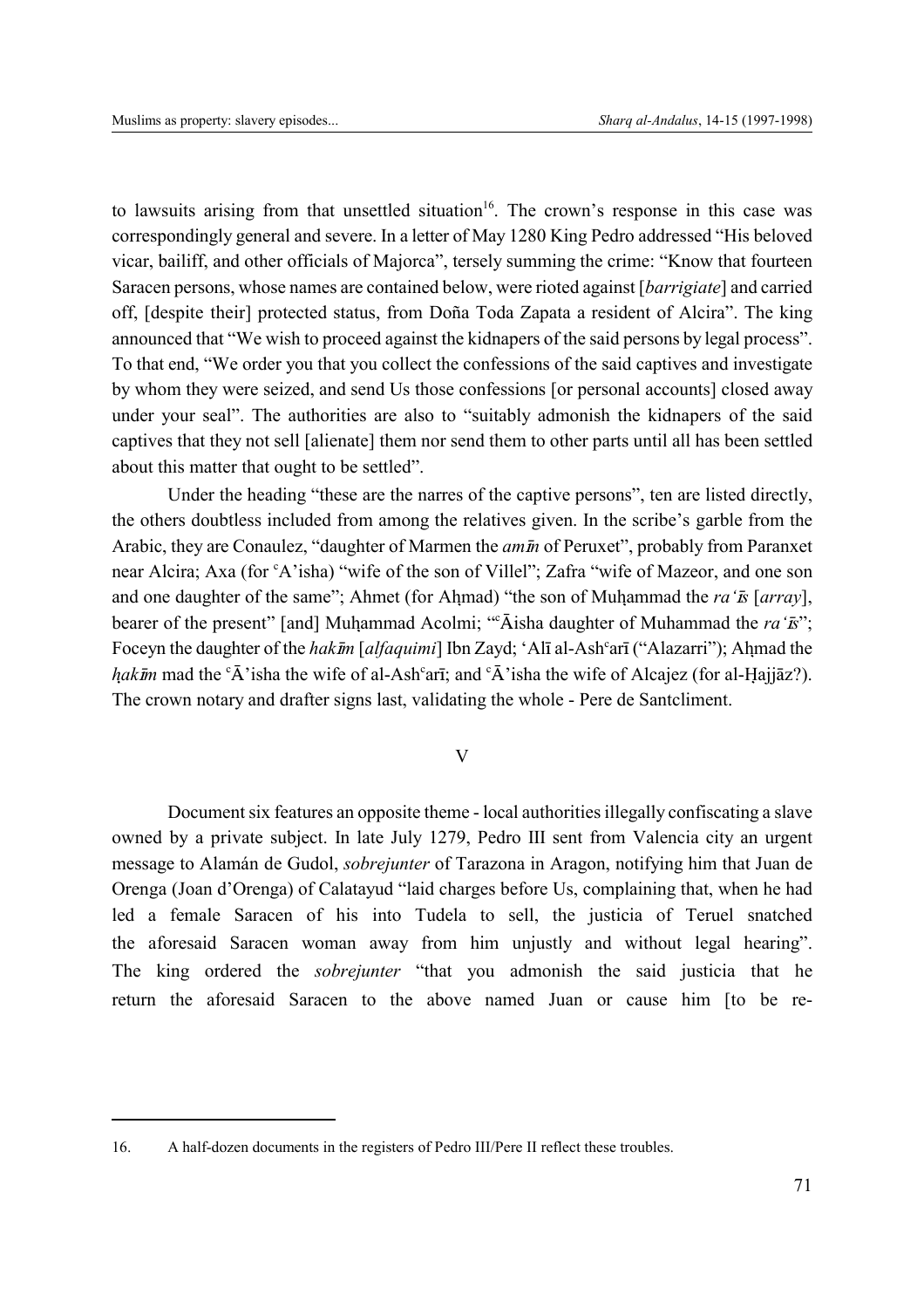turned] without subterfuge and malice, which by justice and law he is bound to do". The king's seriousness of purpose is shown by the public punishment he proposes. "If the said justicia, legally admonished, refuses to act as he ought, you are to proceed from that moment to put the men of Teruel under pledge for the aforesaid female Saracen and for expenses and interest consequently incurred by the said Juan, your assessment [of properties] having been done". From these goods as listed in a manifest or inventory, the sobrejunter must then "satisfy the aforesaid Juan from them, for the female Saracen and for [his] expenses and the interest". Here the Mudejar woman is simply a chattel object; the king is emphatically upholding the slave holder's financial interest in her, oven to the extent of irritating the community of Teruel. The king includes the new meaning of interesse in this century, as non-usurious interest on capital, a further dehumanization of the unnamed female slave.

Three documents from Pere III in May 1280 illumine a role of the Muslim slave functioning as property. In document nine the brother superior (Catalan *majoral*) "of the house of Tárrega of [the monastery of] Santes Creus", held a mercantile instrument upon "one Saracen" who had been impounded, presumably as a pledge. Pedro II is here ordering the high baron Rodrigo Jiménez de Luna, at that time the crown procurator over the kingdom of Valencia, "that he restore" to the superior that Saracen, or else that he send an explanation as "to a reasonable cause" for non-compliance. Document eight has the same king notifying, "all Our vicars, justicias, bailiffs, and subjects that Our knight Pedro (Pere) Zapata had stood surety [or guarantee] to Us for two Saracens, namely Mahomet Almoalem and Asmet Abencadim, whom We held captive". Now the two Muslims "have deceitfully fled, under that bail, and We have given that knight license to seize the above named Saracens on his own authority wherever he may find them". The king orders his officials "to place no obstacle to him or his men in capturing them, but rather lend him assistance".

The last in this 1280 series is a protest delivered by Pedro III to "the noble and cherished captains, the podestà, and the commune of Genoa" concerning a corsair attack on a Catalan merchant ship. "We understand through Arnaldo (Arnau) Galvany and Pedro (Pere) Negre, citizens of Tarragona, that some men from Portovenere of your jurisdiction<sup>17</sup> had unjustly robbed them of some male and female Saracens, money, arms, wood, and other things taken from the enemies of the true faith". The king demanded brusquely that "all the aforesaid things be restored fully", or else to satisfy Arnaldo and Pedro legally in court, in such avise that "a matter of dis-

<sup>17.</sup> Portus Veneris is not to be confused with Port-Vendre on the then Catalan coast at the Pyrenees, but is south of Genoa.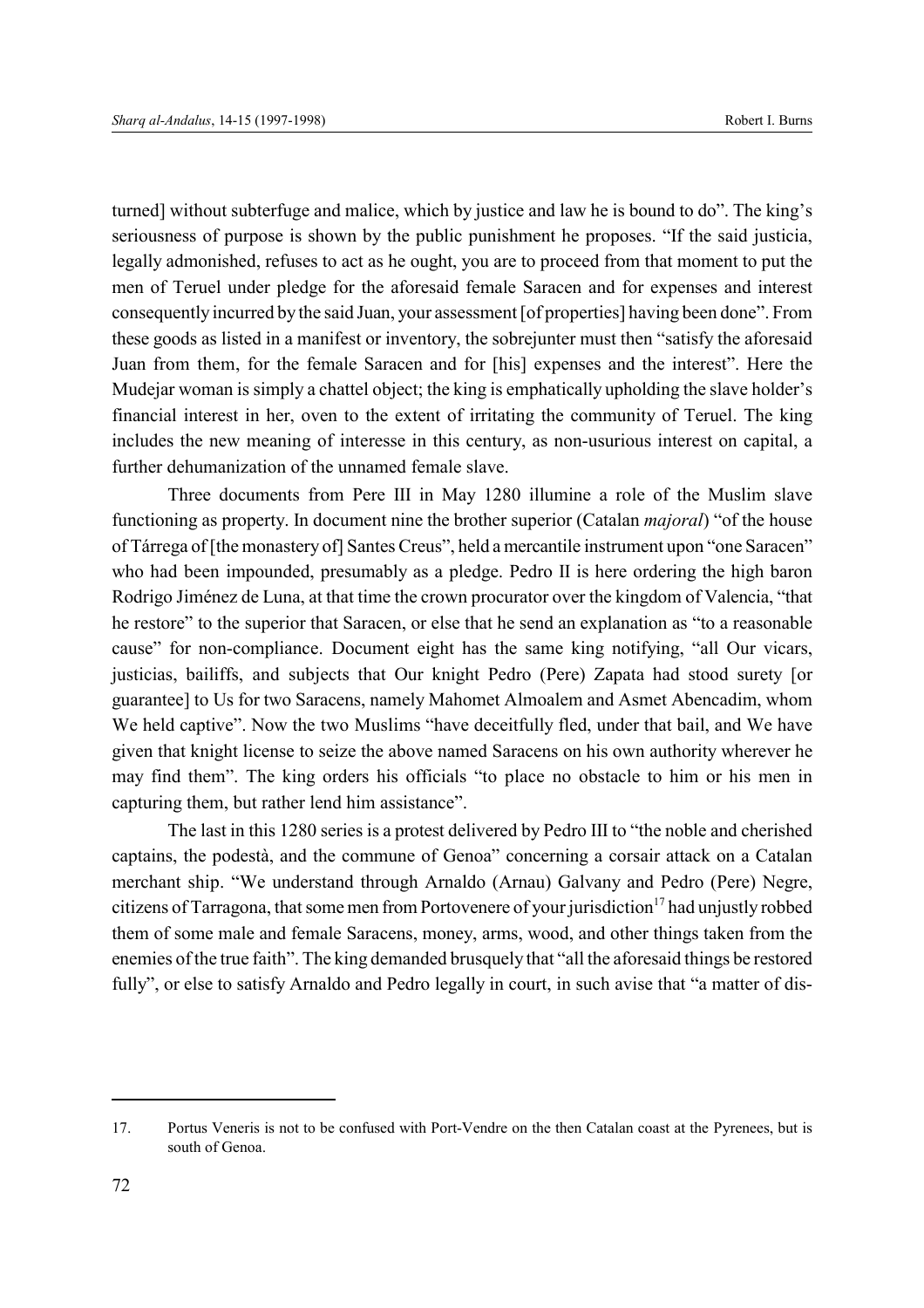sension or scandal may not arise between you and Our subjects", since the crown was bound to seek restitution and justice. The document includes the group of slaves simply as part of an inventory or ship's manifest of material cargo, the human assimilated to the inanimate. The Catalan ship would seem to have been itself a corsair vessel, though merchant ships easily converted to privateering functions when opportunity offered and business was slow. The document does not state where the Muslim men and women were originally garnered along with the cash, military arms, wood or wood products, and "other things", though it hints at a bona guerra context in the phrase "enemies of the true faith". Whether by coastal raid on Granadan shores or naval engagement on the open sea, the action illustrates how the ongoing market in slaves was sustained by small private enterprises.

Muslim slaves could serve as pledges or security in financial transactions. (That may have been true also of some Mudejars, but is seems improbable except as applying to a sharecropper's land and contract). Charter eleven illustrates such a case. Miguel (Catalan Miquel) Guasc from the district of Cubelles castle found himself in debt or under obligation to Bernardo (Catalan Bernat) de Castellbisbal. Bernardo therefore took "a certain Saracen named Ibrāhīn ["Abrafim"], whom the said Miguel asserts to have been seized as pledge unjustly". Pedro III in 1284 commended this case to Simón (Catalan Simó) de Girondell the crown vicar of Tarragona, ordering him "to restore the said Saracen to the aforesaid Miguel". Miguel had first to undertake to be answerable at law for any lawsuit over "complaints which [Bernardo] has about the same Miguel". If Miguel will not give that assurance to Bernardo, he must do so to Simón, "and then you are to have the said Saracen restored to the said Miguel".

# VI

A final document concerns a criminal Mudejar or slave, apparently turned bandit in both Castile and the realms of Aragon. Alfonso III addressed the situation from Gandía in the kingdom of Valencia in 1291, through Jaime de Guardia (Catalan Jaume de Guárdia) as "procurator of the noble Roger de Llùria". This Llùria was the great admiral of Catalan military history of course (d. 1305) and co-lord of Seta. The king understands "that you have arrested and hold prisoner a certain Saracen who was from the place of Seta [in Valencia] and was in Castile to visit evil and damage on the land of the said lord king, and in causing that evil was arrested". The Muslim was also accused "of many other crimes". Alfonso orders the procurator "forthwith to hang that Saracen in the said place of Seta on the authority and in the place of the said lord king, in such wise that others attempting such actions may take an example". Seta is near Cocentaina in the high mountains of Valencia. The Muslim could have raided from that region the borderlands of Castile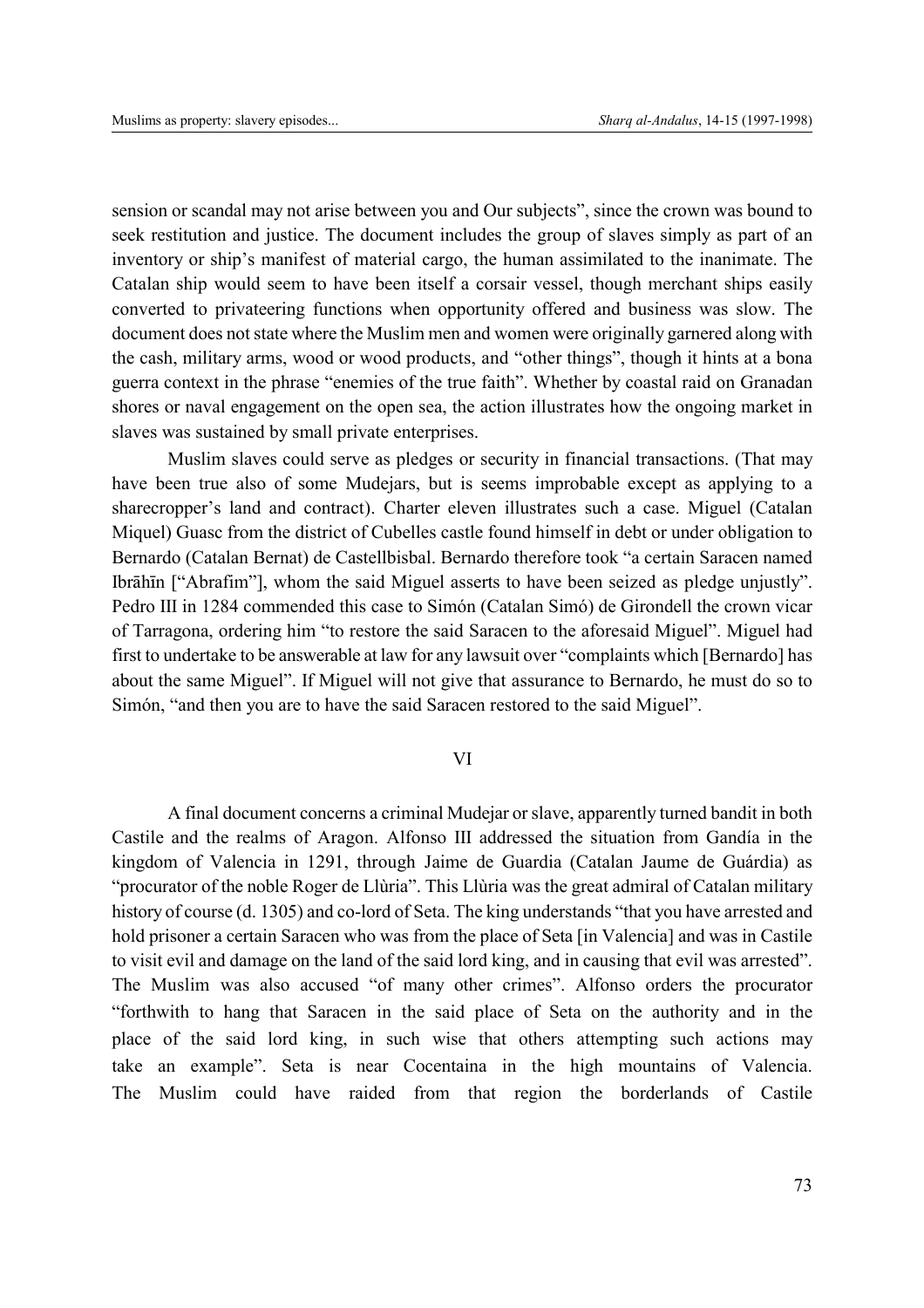toward the west or south, though the grammar here seems ambiguous. At any rate we see a representative of another category of Muslims under Christian rule or supervision, not the Mudejars under treaty or the slaves under domestic control or the visiting merchants or the recently converted, but the highwaymen and bandits, outlawed from both Christians and Muslims.

The paradox of intimate domesticity together with cold mercantalist perception is not meant as a moral judgment of the past. All the great civilizations of the time -Christian, Muslim, and Jewish- had inherited a cultural experience of slavery as immemorial and inescapable, as in its roots a material if not a moral evil but in its reality as a given. When slavery had waned in the early medieval West, it persisted as common in Byzantine Christendom and even expanded there in the tenth century. As slavery then prospered again in the twelfth and thirteenth-century West, it declined in the Byzantine empire, and by the 1204 partition, "except perhaps as domestic servants, largely vanished"<sup>18</sup>. That continuity in owning humans as property is so alien to sensibilities today that we need to document for ourselves today its medieval varieties and logic.

#### \*\*\*

# DOCUMENTARY APPENDIX

## **1**

ACA, Cancillería, Jaime I. Pergaminos, n.º 95319

23 June 1244, Jérica (?)

Sit notum cunctis quod ego Arnaldus Reig, per me et omnes meos, vendo et in presenti trado vobis Raimundo de Villalba et vestris quendam captivum album de Exirica nomine Caçin.

Vendo inquam pro LXX solidis monete iaccensium bonorum. Ex quibus sum bene paccatus omni mea voluntate, renuncians excepcioni peccunie non numerate et doli; promittens predictum captivum non esse ablatum, neque < furtum, neque persona [?] > pacis vel treuge domini regis, neque eciam de alio suspecto loco; eiciens predictum captivum a meo posse, iure, dominio et meorum, et in vestro vestr<orum>que transfero ius, domi-

<sup>18.</sup> Andrew CAPPEL, «Slavery», *The Oxford Dictionary of Byzamtium*, ed. Alexander P. Kazhdan et alii, 3 vols. (Oxford: 1991), III, pp. 1.913-1.914.

<sup>19.</sup> Dorse: carpeta 85, Jaime I, n.º 953, with archival stamp. Each signum in the text has the usual cross between the two syllables, the notary's much elaborated. Within each document here, sigla include: < > text difficult or impossible to read; [ ] editorial intrusion; °[ ] hole in document, with text supplied. ACA is the Archivo de la Corona de Aragón in Barcelona. Dates are translated from Incarnational to modern.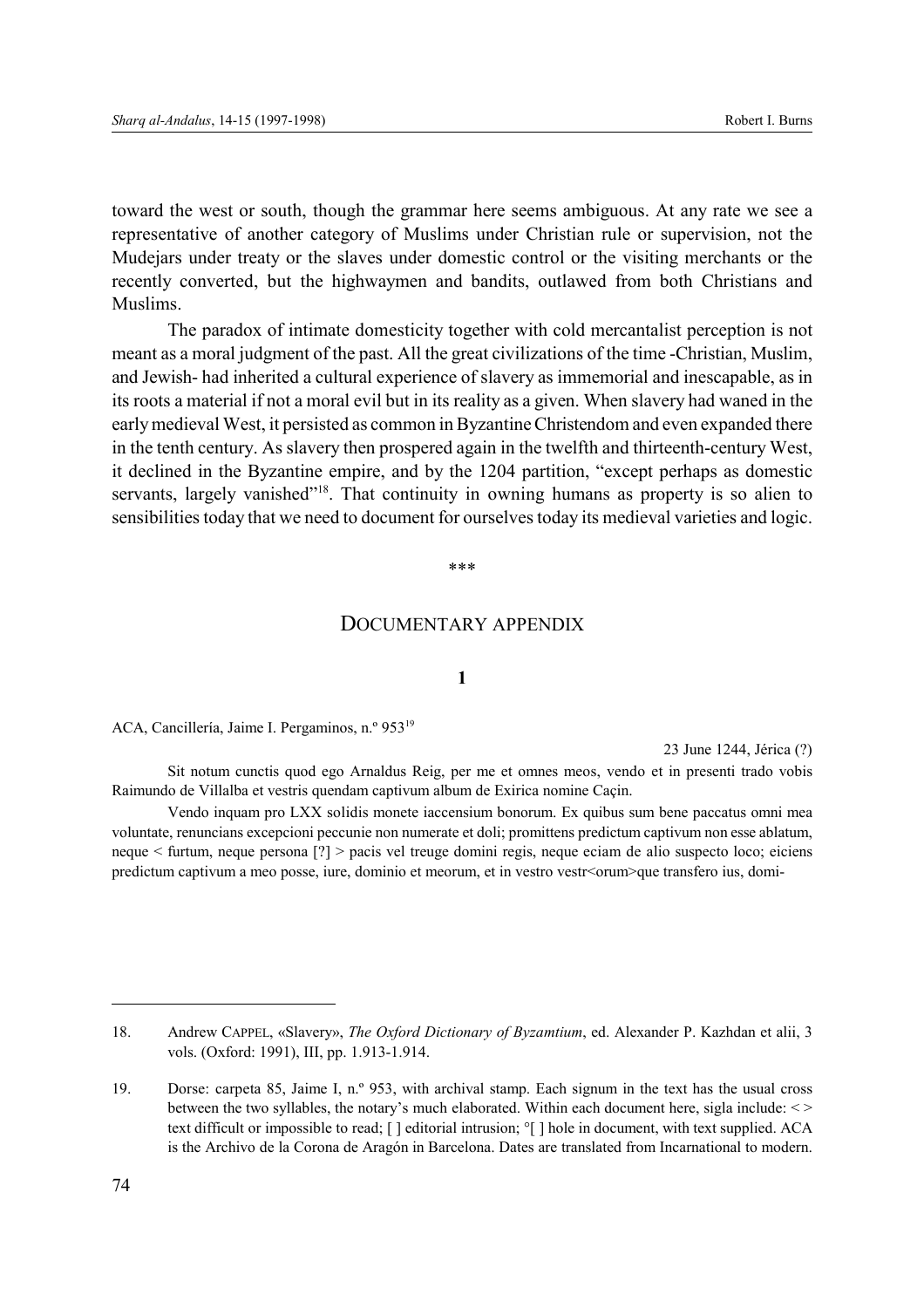nium et posse, ad faciendum inde omnes vestras voluntates, tanquam de re vestra propria, sine obstaculo alicuius persone.

Et sic <promitto> vobis predictum captivum sarracenum facere, tenere, et habere semper in sana pace super omnia mea mobilia et inmobilia, presencia et  $f \leq$ utur $\geq$ a, ubicumque sunt vel erunt.

Insuper ad maiorem cautelam, dono inde vobis et vestris fidanciam salvetatis, videlicet Vives de Cutinellis, qui dictum Sarracenum vobis faciat tenere et habere in pace.

Ego quidem dictas Vives de Cutinellis predictam fidanciam libenter facio vobis Raimundo de Villalba <et> vestris, ut superius declaratur. Et promitto vobis dictum Sarracenum facere tenere in pace. Et hoc dono et assigno super omnia bona mea <ubicumque> sunt et erunt.

Quod est actum IX kalendas Iulii, anno domini MCCXL quarto.

Signum Arnaldi Reig, signum Vives de Cutinellis, nos qui hoc laudamus, concedimus el firmarnus, testesque firmare rogamus.

Signum nostri Raimundi de Cuvidano, signum Arnaldi Ferrarii, testium.

Signum Petri de Sancto Silione, qui hoc scripsit die et anno prenotatis.

#### **2**

ACA, Cancillería, Pedro III/Pero II. Reg. Canc. 41, fol. 1.

6 October 1278, Barcelona

Camino de Paramola vicario predicto [Tarragona]: mandamus vobis quatenus illos duos sarracenos, quos nuper in Terrachona emparastis ad instanciam dilecti scutiferi nostri Rotger de Leoria, tradatis eidem Rotgerio; nisi illi qui dictos sarracenos tenebant ostenderint coram vobis, iuxta mandatum super hoc per nos iam factum, alberana officialium nostrorum quod dicti sarraceni de bona guerra fuerint et guerrantati.

Datum ut supra [II nonas Octobris, anno domini MCCLXXVIII].

Petrus de Sancto Clementi.

#### **3**

ACA, Cancillería, Pedro III/ Pere II. Reg. 37, fol. 2v

Camino de Paramola, vicarias Terrachone et campi.

Quod mittat sibi per Bernardum de Rebost illos sarracenos de Benaguazir, quos dictas Bernardas sibi ostendet, quia dominas rex intellexit non sunt de bona guerra.

Et si illi quorum sunt voluerint venire ante presenciam domini regis, placet ei; et conservabit eis ius suum. Idus Octobris, [anno domini MCCLXXVIII]. Petrus Marquesii.

#### **4**

ACA, Cancillería, Pedro III/Pare II. Reg. 41, fol. 4v

18 October 1278, [Barcelona?]

Gaucerando de Urgio tenenti locum karissimi infantis lacobi fratris nostri:

15 October 1278, [Barcelona?]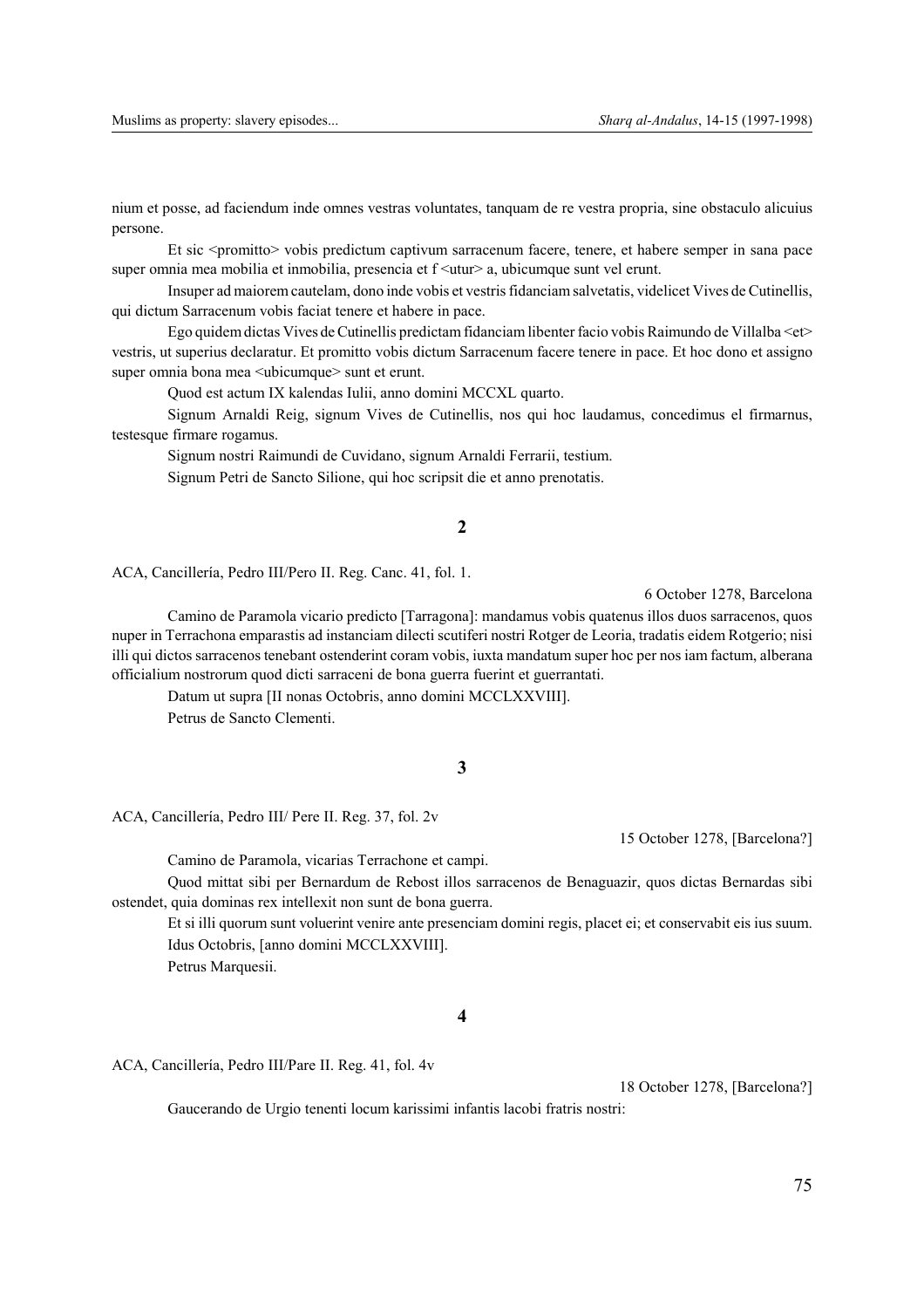Intelleximus per dilectum scutiferum vestrum Poncium de Matarone quod duo sarraceni, qui fuerunt furtive subrepti de quodam loco suo de Sallent, fuerunt venditi et sunt in Maioricis.

Quare mandamus vobis quatenus predictos sarracenos, quos lator presencium vobis ostendet, capiatis et capi faciatis, et eosdem nobis captos per ipsum latorem presencium transmittatis.

[Datum] XV kalendas Novembris, anno predicto [MCCLXXVIII].

Gabriel dixit, ex parte regis.

#### **5**

ACA, Cancillería, Pedro III/Pere II. Reg. 41, fol. 7

22 October 1278, [Barcelona?]

Guillelmo Molinerü curie llerde vel locum [tenenti] etc.

Quod recipiat testes quos Raimundus de Lavança voluerit producere ad probandum quod illi III sarraceni, quos emit a Pericono de Montecatheno, essent de bona guerra, scilicet de cavalcata quam fecerunt Garçias Orticii et ipse Periconus apud Liriam.

Et ipso probante quod sint de bona guerra et de ipsa cavalcata, restituat eos sibi. XI kalendas Novembris, [anno domini MCCLXXVIII].

**6**

ACA, Cancillería, Pedro III/Pere II. Reg. 41, fol. 118v

21 July 1279, [Valencia City]

Alamanno de Gudol, superiuntario Tirasone, salutem et dileccionem.

Iohannes de Aurenga de Calataiubo coram nobis exposuit conquerendo quod cum ipse duxisset ad vendendum quandam Sarracenam, suam apud Tutelam, iusticia Turoli iniuste et sine cause cognicione abstulit sibi predictam Sarracenam.

Quare mandamus vobis quatenus moneatis dictum iusticiam ut predictam Sarracenam prenominato Iohanni reddat vel inde sibi faciat, sine diffugio et malicia, quod de iure et foro facere tenetur.

Quod si predictus iusticia legitime monitus sicut decet facere noluerit, procedatis ex tunc ad pignorandum homines Turole pro sarracena predicta et expensis ac interesse per dictum Iohannem proinde factis, taxacione vestra prece°[dente; et] pignora de manifesto teneatis iuxta forum, et ex tunc satisfaciatis ex ipsis predicto Iohanni in sarracena et expensis ac interesse ut superius continetur.

Datum XII kalendas Augusti, [anno domini MCCLXXIX].

### **7**

ACA, Cancillería, Pedro III/Pere II. Reg. Canc. 48, fol. 11v

9 May 1280, Alcira

Universis vicariis, iusticiis, baiulis, et subditis nostris, ad quos presentes pervenerint, salutem et graciam. Noveritis quod dilectus miles noster Petrus Çapata caplevavit a nobis duos sarracenos, videlicet Mahomet Almoalem et Asmet Abencadim quos nos captos detinebamus.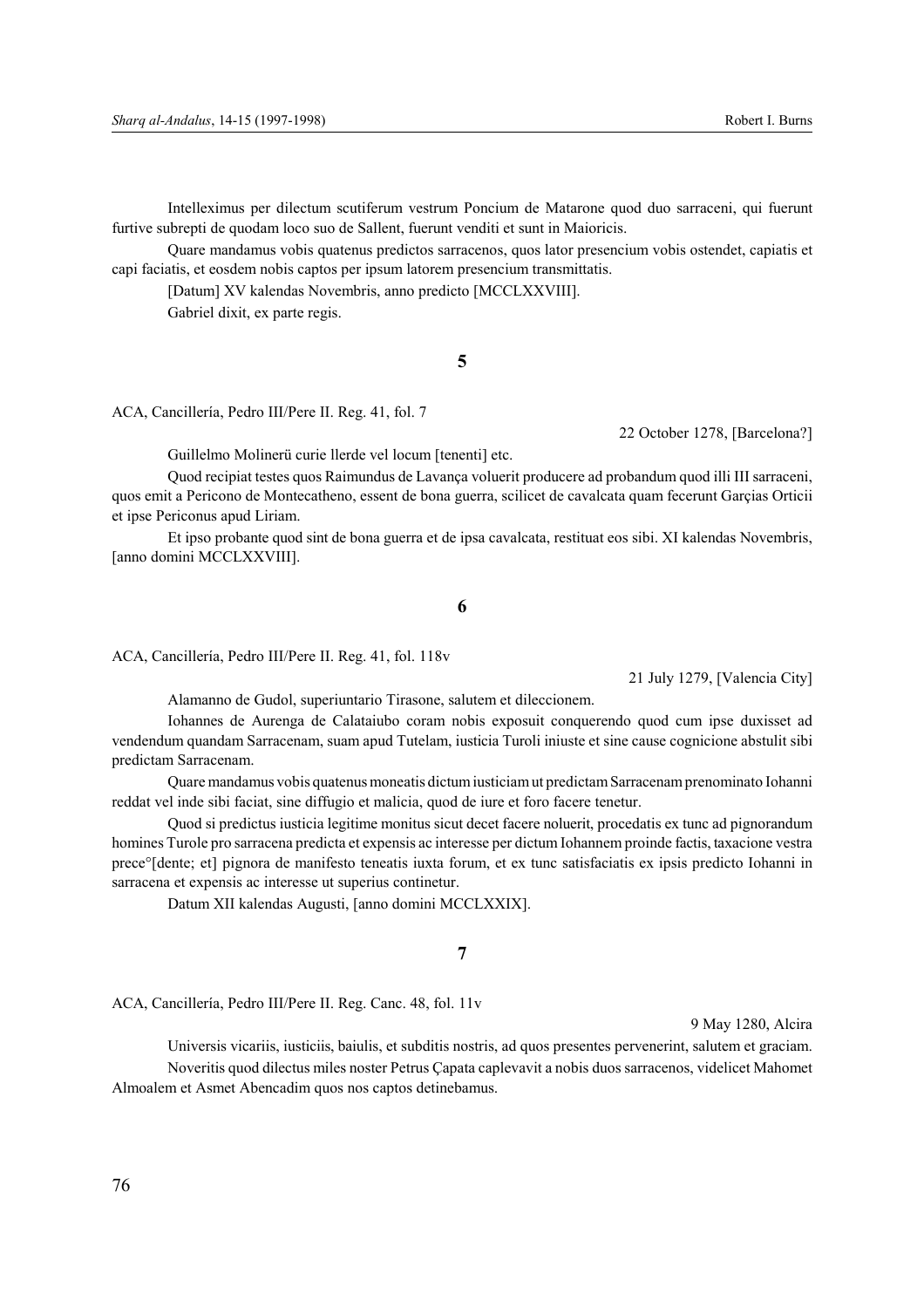Et eum dicti sarraceni affugierint fraudulenter sub dicta capleuta, et nos dederimus eidem militi liceneiam capiendi ubicumque invenerit auctoritate sua propria sarracenos prenominatos: mandamus vobis quatenus in eis capiendis nullum sibi vel nunciis suis impedimentum vel gravamen faciatis, immo impendatis sibi auxilium etc.

Datum Algezire, IV nonas May, [anno domini MCCLXXX].

Petrus de Sancto Clemente.

# **8**

ACA, Cancillería, Pedro III/Pere II. Reg. 48, fol. 12

9 May 1280, Valencia City

Dilectis suis vicario, baiulo, et aliis officialibus Majoricarum, salutem et graciam. Noveritis quod quattuordecim persone sarracenice, quorum nomina inferius continentur, fuerunt barrigiate et capte de pace dompne Tode Çappate habitatori Algezire.

Et cum nos volumus contra raptores dictorum personarum procedere justicia mediante: mandamus vobis quatenus recipiatis confessiones dictorum captivorum, et interrogetur a quibus fuerint capti.

Et ipas confessiones mittatis nobis sub vestro sigilli [=sigillo] interclusas, recepta caucione idonea a detentoribus dictorum captivorum quod eos non alienent nec ad alias partes mittant donec ordinatum super eo fuerit quod debeat ordinare.

Datum Valencie, VII idus May, anno domini MCC octogesimo. Nomina personarum captivorum sunt hec: Conaulez, filia del Marmen, alami de Peruxet Axa uxor filii de Villel Zafra uxor de Mazeor, et onus filius et una filia ipsius. Et Ahmet filius Mahomet array presencium exibitoris Mahomet Acolmi Axa filia Mahomet array Foceyn filia alfaquimi Abenzeyt Ali Alazarri Ahmet alfaquim Axa uxor Alazarri Axa uxor Alcajez Petrus de Sentcliment

**9**

ACA, Cancillería, Pedro III/Pere II. Reg. 48, fol. 29

Roderico Eximeni de Luna:

Quod restituat fratri maiorali domus Tarrage Sanctorum Crucum unum sarracenum quem sibi emparaverat, cum habeat albaranum de quinta, vel mittat dici si quam iustam causam etc.

Datum apud Termens, XI kalendas Iunii, [anno domini MCCLXXX]. Idem [Petrus Marquesii].

22 May 1280, Termens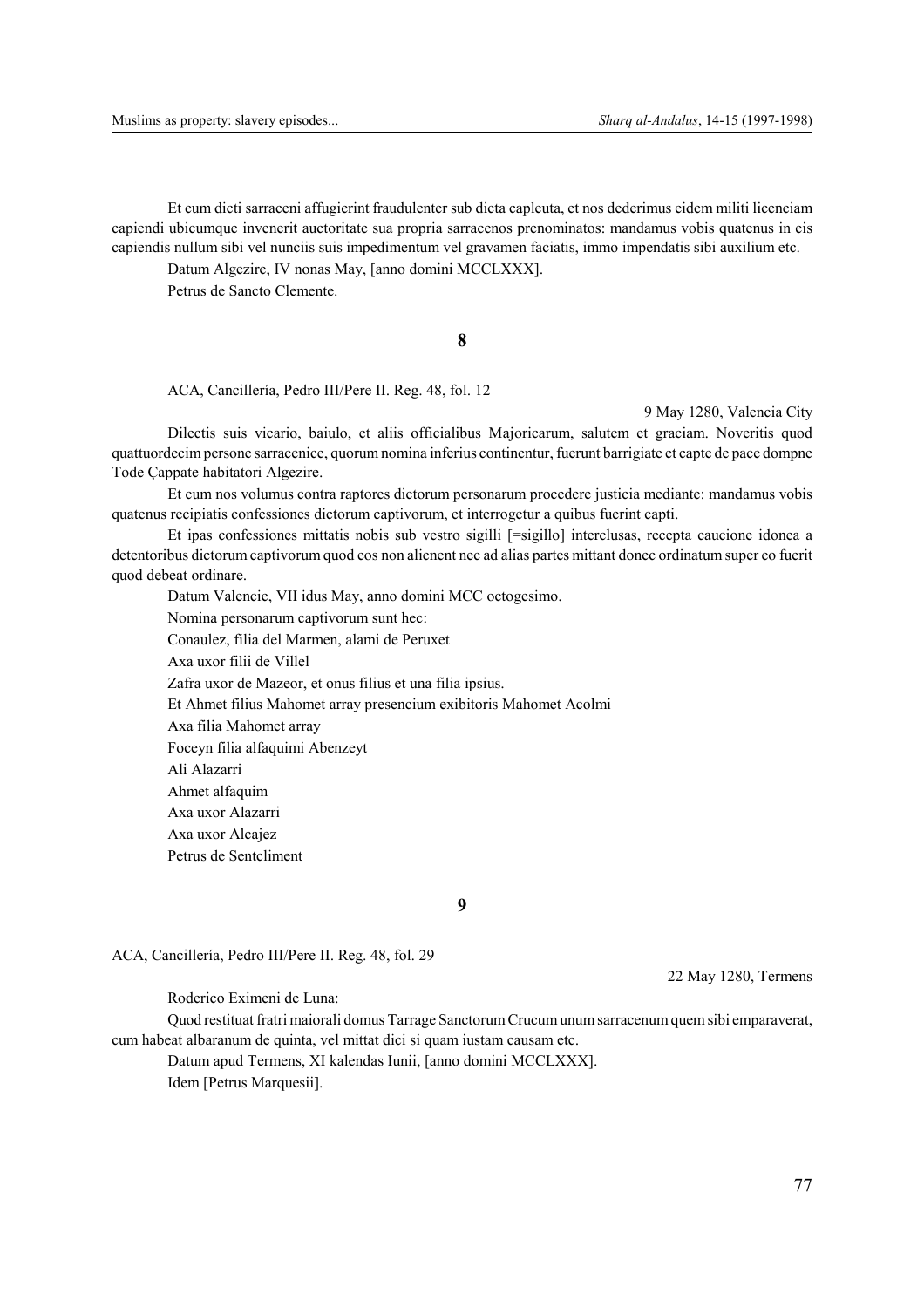#### **10**

ACA, Cancillería, Pedro III/Pere II. Reg. 48, fol. 30

23 May 1280, Termens

Petrus etc. nobilibus et dilectis capitaneis, potestati, et communi Ianue, salutem et dileccionem.

Intelleximus per Arnaldum Galvani et Petrum Nigrum cives Terrachone quod aliqui homines de Portu Veneris vestre iurisdiccionis eos spoliaverant indebite de quibusdam sarracenis et sarracenabus, peccunia, armis, ligno, et rebus aliis ab inimicis vere fidei adquisitis.

Quare vos requirimus et rogamus quatenus predictis Arnaldo et Pedro omnes predictas res integriter restitui faciatis; vel faciatis eisdem fleri absque dispendio, diffugio, et malicia iusticie complementum; taliter facientes quod inter vos et subditos nostros non oriatur materia dissensionis seu scandali.

Nos enim dictis civibus nostris defficere non possemus quin, pro recuperandis rebus ipsis ablatis, vestrum si impendamus consilium et iuvamen.

Datum apud Termens, X kalendas Iunii, [anno domini MCCLXXX]. Petrus Marquesii.

## **11**

ACA, Cancillería, Pedro III/Pere II. Reg. 46, fol. 160

4 February (1283) 1284, [Barcelona]

Simoni de Gerundella, vicario Terrachone.

Intelleximus quod Bernardus de Castro Episcopali pignoravit Michaeli Guasch de termino castri de Cubelles quendam sarracenum nomine Abrafim, quem dictus Michaelis sibi asserit iniuste, fuisse pignoratum.

Quare mandamus vobis quatenus restitui [faciatis] dictum sarracenum predicto Michaeli, ipso tamen prius assecurato in posse dicti Bernardi de Castro Episcopali quod faciat sibi in posse suo querimonias, quas ab eodem Michaeli habeat, iusticie complementum.

Alioquin si ipsam firmam in posse suo recipere noluerit, firmet in posse vestro quod faciat sibi ius, et deinde dictum sarracenum dicto Michaeli restitui faciatis.

Datum Barchinone, II nonas Februarii, [anno domini MCCLXXXIII]. Magister Romeu [de Bisulduno].

## **12**

ACA, Cancillería, Alfonso III/Alfons II. Reg. 85, fol. 144v

27 April 1291, Gandía

Iacobo de Guardia procuratori nobilis Rogerii de Loria.

Intelleximus quod vos cepistis et captum tenet quendam sarracenum, qui erat de loco de Ceta et fuit apud Castellam pro inferendo malo et dampno terre dicti domini regis, et in ipso malo inferendo fuit captus, qui quidem de pluribus aliis criminibus ut intelleximus inculpatur.